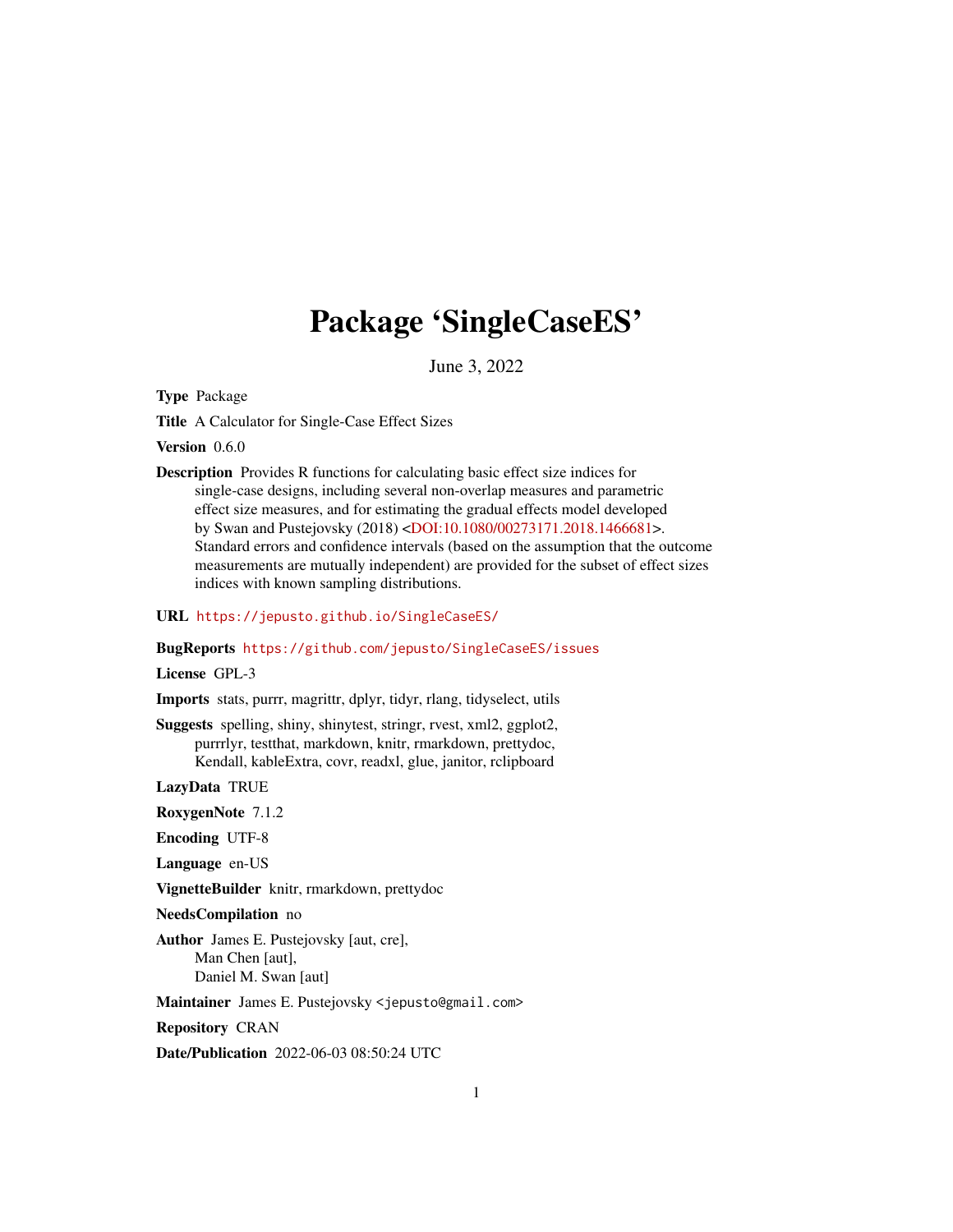# <span id="page-1-0"></span>R topics documented:

|       |            | $\overline{2}$ |
|-------|------------|----------------|
|       |            | 5              |
|       |            | $\overline{7}$ |
|       |            | $\overline{7}$ |
|       |            | 8              |
|       |            | -9             |
|       |            | 11             |
|       | LRR.       | 13             |
|       |            | 15             |
|       | <b>NAP</b> | -16            |
|       |            | 18             |
|       |            | -19            |
|       |            | 20             |
|       |            | 22             |
|       |            | 22.            |
|       |            | 23             |
|       |            | 24             |
|       |            | 24             |
|       |            | 25             |
|       | Tau        | 27             |
|       | Tau BC     | 28             |
|       |            | -30            |
|       |            | 32             |
|       |            | 32             |
| Index |            | 34             |

batch\_calc\_ES *Calculate effect sizes from a dataset for multiple series*

# Description

Calculates one or more effect size estimates, along with associated standard errors and confidence intervals, if available, for a single-case data series.

```
batch_calc_ES(
  dat,
 grouping,
 condition,
  outcome,
  aggregate = NULL,
  weighting = "equal",
  session_number = NULL,
  baseline_phase = NULL,
```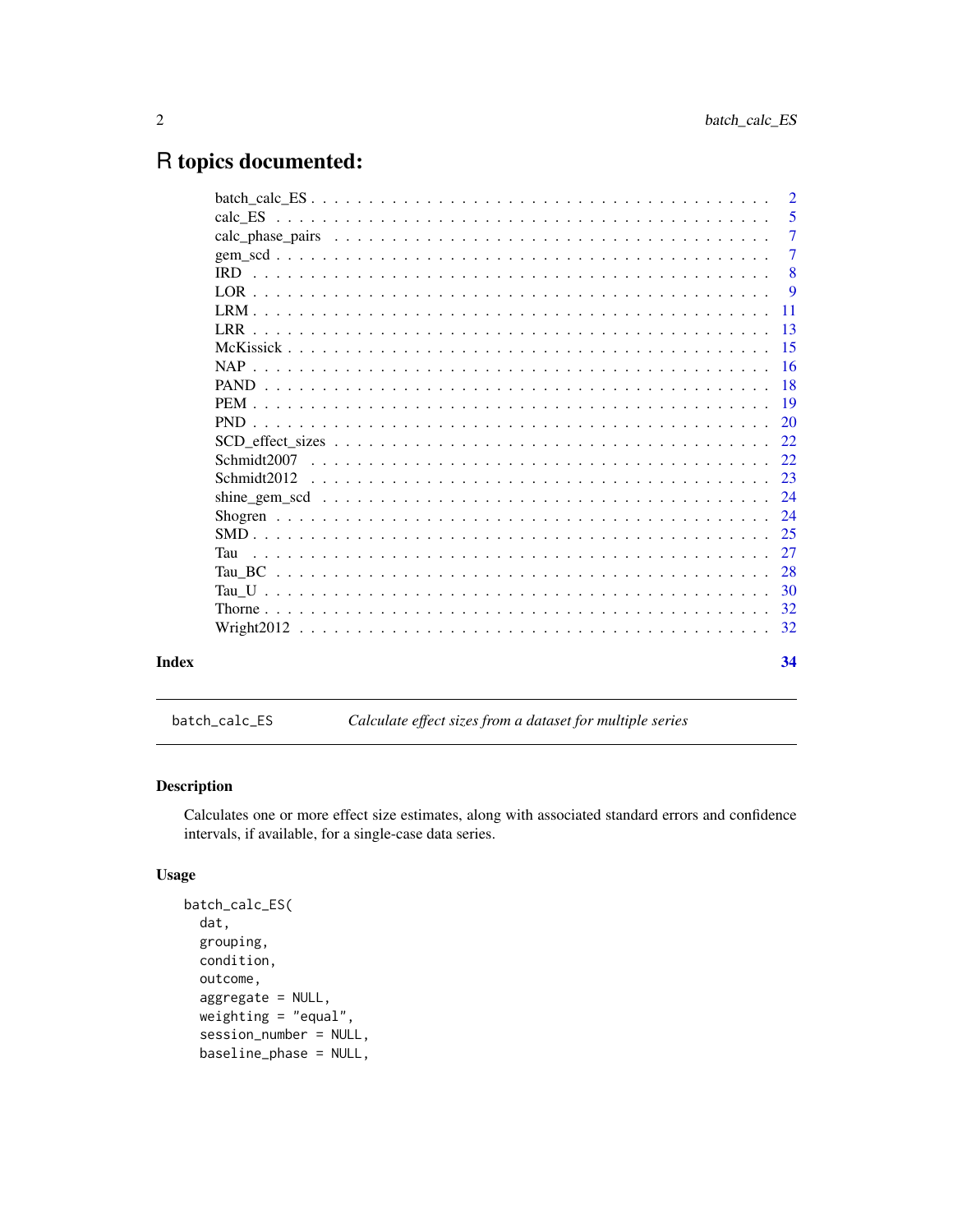# batch\_calc\_ES 3

```
intervention_phase = NULL,
 ES = c("LRRd", "LRRi", "SMD", "Tau"),improvement = "increase",
 scale = "other",
 intervals = NA,
 observation_length = NA,
 confidence = 0.95,
 format = "long",
 wan = TRUE,...
)
```
# Arguments

| dat                | data frame containing SCD series for which effect sizes will be calculated.                                                                                                                                                                                                                                                                                                                                                                                  |
|--------------------|--------------------------------------------------------------------------------------------------------------------------------------------------------------------------------------------------------------------------------------------------------------------------------------------------------------------------------------------------------------------------------------------------------------------------------------------------------------|
| grouping           | A variable name or list of (unquoted) variable names that uniquely identify each<br>data series.                                                                                                                                                                                                                                                                                                                                                             |
| condition          | A variable name that identifies the treatment condition for each observation in<br>the series.                                                                                                                                                                                                                                                                                                                                                               |
| outcome            | A variable name for the outcome data. Default is                                                                                                                                                                                                                                                                                                                                                                                                             |
| aggregate          | A variable name of list of (unquoted) variable names that identify additional<br>grouping variables. Effect sizes will be calculated separately for each unique<br>value of these variables, after which the effect size estimates will be averaged<br>across values of these variables (but not across the values of the grouping vari-<br>ables).                                                                                                          |
| weighting          | character string specifying the weighting scheme for use when variables are<br>specified in aggregate. Available is "1/V", "equal" (the default), "Equal",<br>"nA", "n_A", "nB", "n_B", "nAnB", "nA*nB", "nA*nB", "n_A*n_B", "n_A *<br>n_B", "1/nA+1/nB", "1/nA + 1/nB", "1/n_A+1/n_B", or "1/n_A + 1/n_B". Note<br>that "1/V" can only be used for effect sizes with known standard errors.                                                                 |
| session_number     | A variable name used to order the data within each series.                                                                                                                                                                                                                                                                                                                                                                                                   |
| baseline_phase     | character string specifying which value of condition corresponds to the base-<br>line phase. If NULL (the default), the first observed value of condition within<br>the series will be used.                                                                                                                                                                                                                                                                 |
| intervention_phase |                                                                                                                                                                                                                                                                                                                                                                                                                                                              |
|                    | character string specifying which value of condition corresponds to the inter-<br>vention phase. If NULL (the default), the second unique value of condition<br>within the series will be used.                                                                                                                                                                                                                                                              |
| ES                 | character string or character vector specifying which effect size index or indices<br>to calculate. Available effect sizes are "LRRd", "LRRi", "LRM", "LOR", "SMD",<br>"NAP", "IRD", "PND", "PEM", "PAND", "Tau", "Tau-U", and "Tau-BC". Set<br>to "all" for all available effect sizes. Set to "parametric" for all parametric<br>effect sizes. Set to "NOM" for all non-overlap measures. Defaults to calculating<br>the LRRd, LRRi, SMD, and Tau indices. |
| improvement        | character string either indicating the direction of uniform improvement ("in-<br>crease" or "decrease") or the variable name of a variable identifying the direction<br>of improvement for each series. Default is "increase".                                                                                                                                                                                                                               |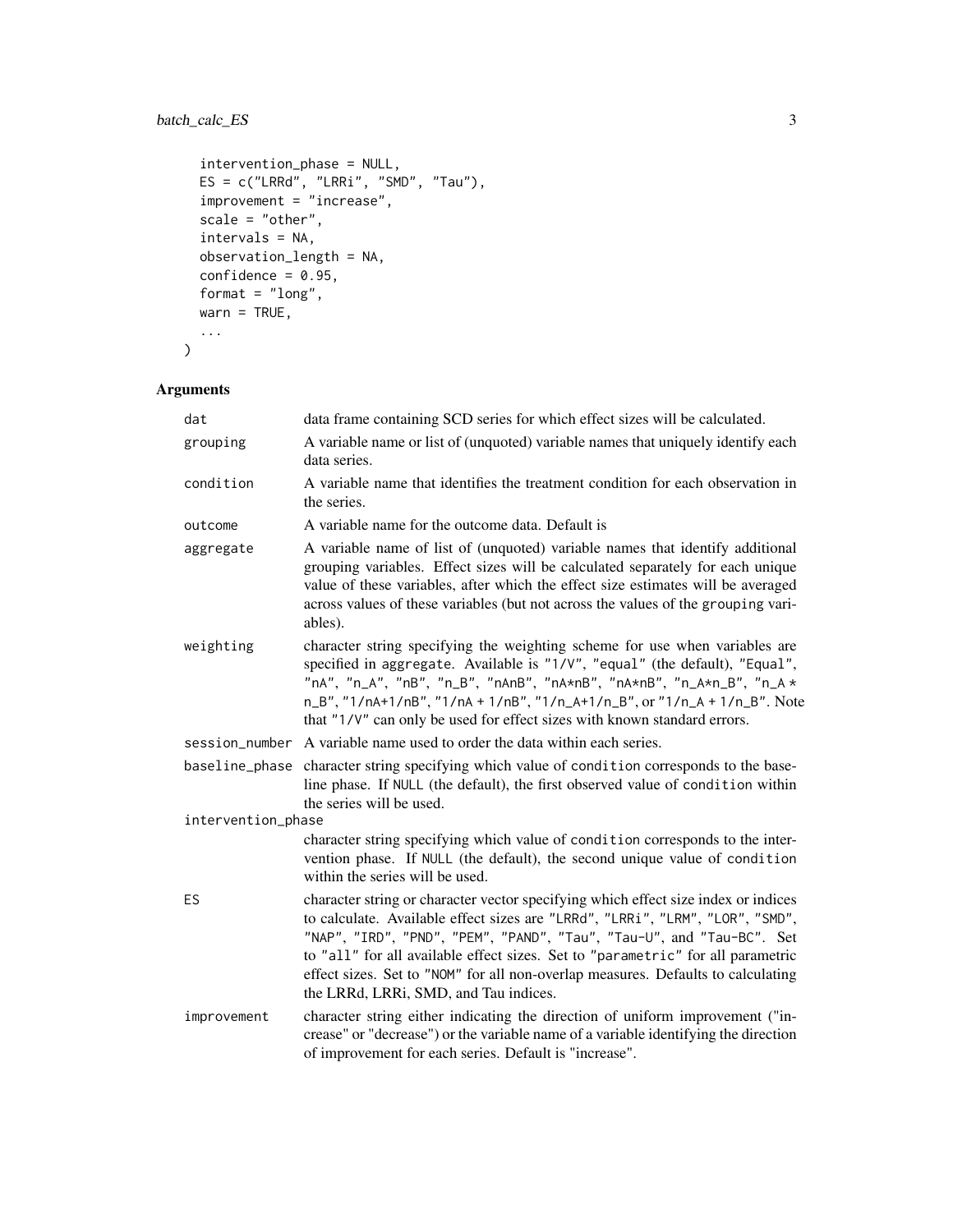| scale              | character string indicating the common scale of the outcome variable across all<br>of the series in the data set or the name of a variable within the dataset that<br>identifies the outcome scale within each series. Possible values for the scale<br>are "percentage" for a percentage with range 0-100, "proportion" for a pro-<br>portion with range 0-1, "count" for a frequency count (0 or positive integers),<br>"rate" for a standardized rate per minute. If a vector, the most frequent unique<br>value will be used and missing values will be ignored. Defaults to NA. |
|--------------------|--------------------------------------------------------------------------------------------------------------------------------------------------------------------------------------------------------------------------------------------------------------------------------------------------------------------------------------------------------------------------------------------------------------------------------------------------------------------------------------------------------------------------------------------------------------------------------------|
| intervals          | for interval recording procedures. Either the total number of intervals per ob-<br>servation session common to all series in the dataset, or the name of a variable<br>within the dataset that identifies the number of intervals for each observation. If<br>a variable name, the mean number of intervals within each series will be used.<br>Missing values will be ignored. Defaults to NA.                                                                                                                                                                                      |
| observation_length |                                                                                                                                                                                                                                                                                                                                                                                                                                                                                                                                                                                      |
|                    | Used for the log-response ratio. Either the common observation session length<br>(in minutes) across all series in the dataset or a variable name containing the<br>observation session length for each observation. If a variable name, the mean<br>observation session length within each series will be used. Missing values will<br>be ignored. Defaults to NA.                                                                                                                                                                                                                  |
| confidence         | confidence level for the reported interval estimate. Set to NULL to omit confi-<br>dence interval calculations.                                                                                                                                                                                                                                                                                                                                                                                                                                                                      |
| format             | character string specifying whether to organize the results in "long" format or<br>"wide" format. Defaults to "long".                                                                                                                                                                                                                                                                                                                                                                                                                                                                |
| warn               | logical indicating whether warnings should be displayed. Default is TRUE.                                                                                                                                                                                                                                                                                                                                                                                                                                                                                                            |
| .                  | further arguments used for calculating some of the effect size indices.                                                                                                                                                                                                                                                                                                                                                                                                                                                                                                              |
|                    |                                                                                                                                                                                                                                                                                                                                                                                                                                                                                                                                                                                      |

# Details

Calculates one or more effect size indices for each series in a dataset

# Value

A tibble containing the estimate, standard error, and/or confidence interval for each specified effect size.

# Examples

```
data(McKissick)
batch_calc_ES(McKissick,
             grouping = Case_pseudonym,
             condition = Condition,
             outcome = Outcome,
             ES = c("LRRd", "LRRi"),improvement = "decrease",
             scale = "count",
             observation_length = 20,
             format = "long")
```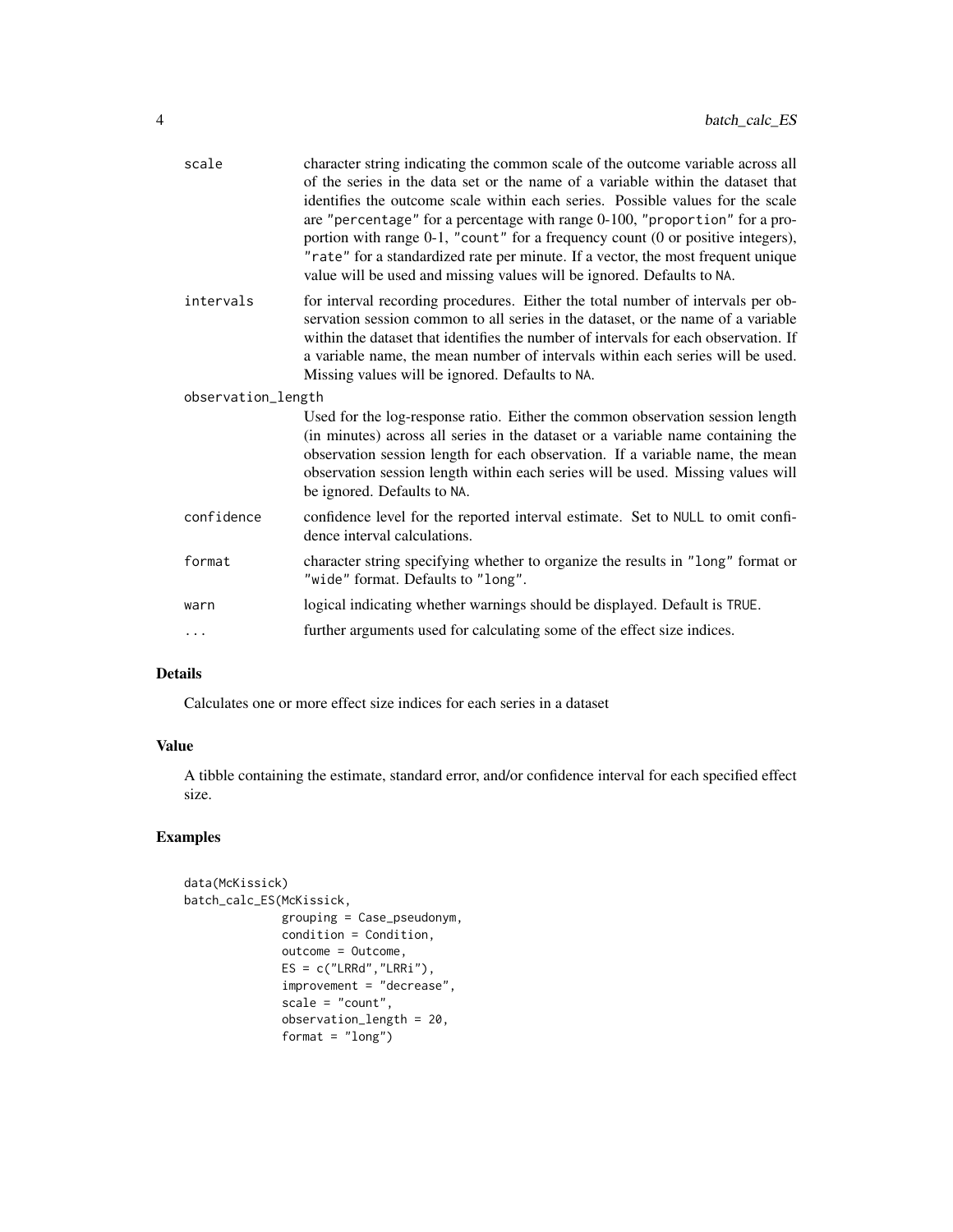```
data(Schmidt2007)
batch_calc_ES(dat = Schmidt2007,
              grouping = c(Behavior_type, Case_pseudonym, Phase_num),
              condition = Condition,
              outcome = Outcome,
              ES = c("LRRi","LRRd"),
              improvement = direction,
              scale = Metric,
              bias_correct = TRUE,
              confidence = NULL,
              format = "wide")
# Aggregate across phase-pairs
batch_calc_ES(dat = Schmidt2007,
              grouping = c(Behavior_type, Case_pseudonym),
              aggregate = Phase_num,
              weighting = "1/V",
              condition = Condition,
              outcome = Outcome,
              ES = c("LRRi", "LRRd", "SMD", "Tau"),
              improvement = direction,
              scale = "count".bias_correct = TRUE,
              confidence = NULL,
              format = "long")
```
calc\_ES *Calculate effect sizes*

#### Description

Calculates one or more effect size estimates, along with associated standard errors and confidence intervals, if available, for a single-case data series.

```
calc_ES(
  A_data,
  B_data,
  condition,
  outcome,
  baseline_phase = NULL,
  intervention_phase = NULL,
  ES = c("LRRd", "LRRi", "SMD", "Tau").improvement = "increase",
  ...,
  confidence = 0.95,
  format = "long")
```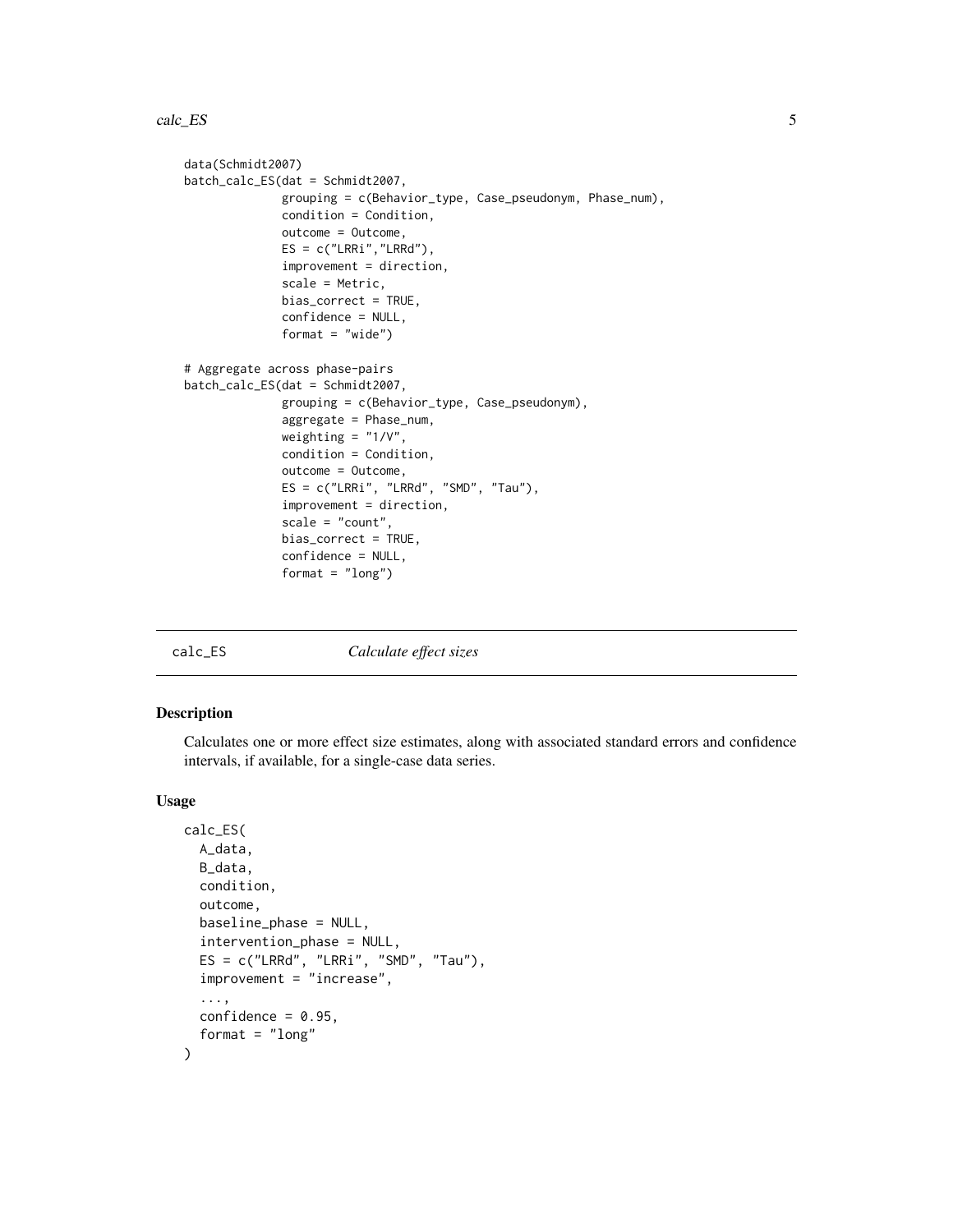# Arguments

| A_data             | vector of numeric data for A phase. Missing values are dropped.                                                                                                                                                                                                                                                                                                                                                                                              |
|--------------------|--------------------------------------------------------------------------------------------------------------------------------------------------------------------------------------------------------------------------------------------------------------------------------------------------------------------------------------------------------------------------------------------------------------------------------------------------------------|
| B_data             | vector of numeric data for B phase. Missing values are dropped.                                                                                                                                                                                                                                                                                                                                                                                              |
| condition          | vector identifying the treatment condition for each observation in the series.                                                                                                                                                                                                                                                                                                                                                                               |
| outcome            | vector of outcome data for the entire series.                                                                                                                                                                                                                                                                                                                                                                                                                |
|                    | baseline_phase character string specifying which value of condition corresponds to the base-<br>line phase. Defaults to first observed value of condition.                                                                                                                                                                                                                                                                                                   |
| intervention_phase |                                                                                                                                                                                                                                                                                                                                                                                                                                                              |
|                    | character string specifying which value of condition corresponds to the inter-<br>vention phase. Defaults to second unique value of condition.                                                                                                                                                                                                                                                                                                               |
| ES.                | character string or character vector specifying which effect size index or indices<br>to calculate. Available effect sizes are "LRRd", "LRRi", "LRM", "LOR", "SMD",<br>"NAP", "IRD", "PND", "PEM", "PAND", "Tau", "Tau-U", and "Tau-BC". Set<br>to "all" for all available effect sizes. Set to "parametric" for all parametric<br>effect sizes. Set to "NOM" for all non-overlap measures. Defaults to calculating<br>the LRRd, LRRi, SMD, and Tau indices. |
| improvement        | character string indicating direction of improvement. Default is "increase".                                                                                                                                                                                                                                                                                                                                                                                 |
| $\cdots$           | further arguments used for calculating some of the effect size indices.                                                                                                                                                                                                                                                                                                                                                                                      |
| confidence         | confidence level for the reported interval estimate. Set to NULL to omit confi-<br>dence interval calculations.                                                                                                                                                                                                                                                                                                                                              |
| format             | character string specifying whether to organize the results in "long" format or<br>"wide" format. Defaults to "long".                                                                                                                                                                                                                                                                                                                                        |

#### Details

Calculates one or more effect size indices

# Value

A data.frame containing the estimate, standard error, and/or confidence interval for each specified effect size.

# Examples

```
# Using the A_data and B_data arguments
A <- c(20, 20, 26, 25, 22, 23)
B <- c(28, 25, 24, 27, 30, 30, 29)
calc\_ES(A_data = A, B_data = B)# Using the condition and outcome arguments
phase \leq c(rep("A", length(A)), rep("B", length(B)))
outcome <-c(A, B)calc_ES(condition = phase, outcome = outcome, baseline_phase = "A")
# Example from Parker & Vannest (2009)
yA <- c(4, 3, 4, 3, 4, 7, 5, 2, 3, 2)
yB <- c(5, 9, 7, 9, 7, 5, 9, 11, 11, 10, 9)
```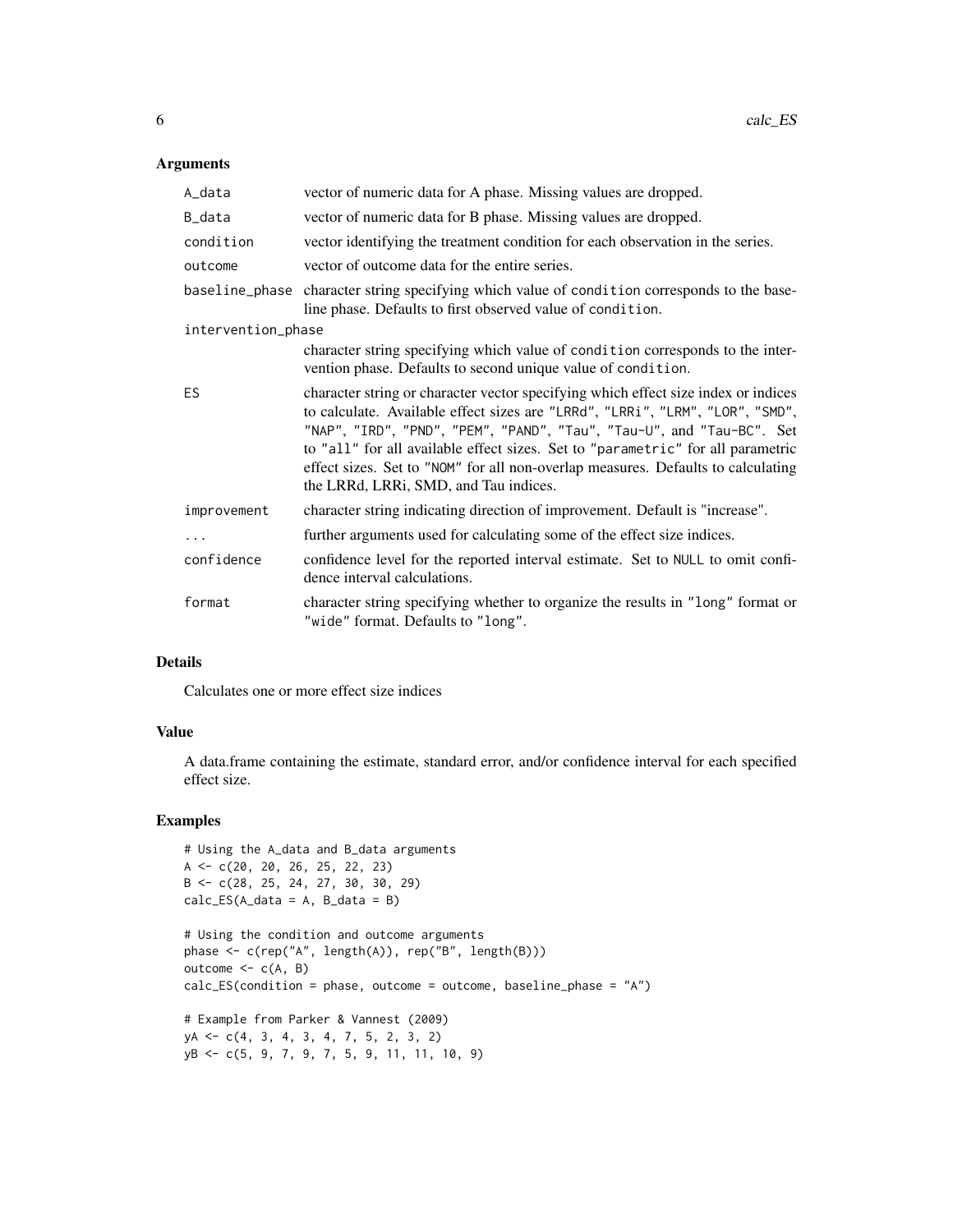<span id="page-6-0"></span>calc\_ES(yA, yB)

calc\_phase\_pairs *Calculate phase pair numbers*

#### Description

Calculates a vector containing a unique phase number for every sequential occurrence of a phase or treatment condition. This is useful for creating a grouping variable to be used in calculating effect sizes for each pair of A-B phases within treatment reversal designs.

# Usage

calc\_phase\_pairs(x)

#### Arguments

x vector of phase/condition labels.

#### Value

A vector containing an integer phase number for every observation.

#### Examples

```
x <- rep(c("A","B","C","B","C","A","C"), c(4:10))
calc_phase_pairs(x)
```

```
library(dplyr)
Schmidt2007 %>%
 group_by(Behavior_type, Case_pseudonym) %>%
 mutate(phase_pair = calc_phase_pairs(Condition))
```
gem\_scd *A function to estimate the gradual effects model for an SCD*

# Description

A function to estimate the gradual effects model for an SCD

#### Usage

gem\_scd(Trt, outcome, m, fam)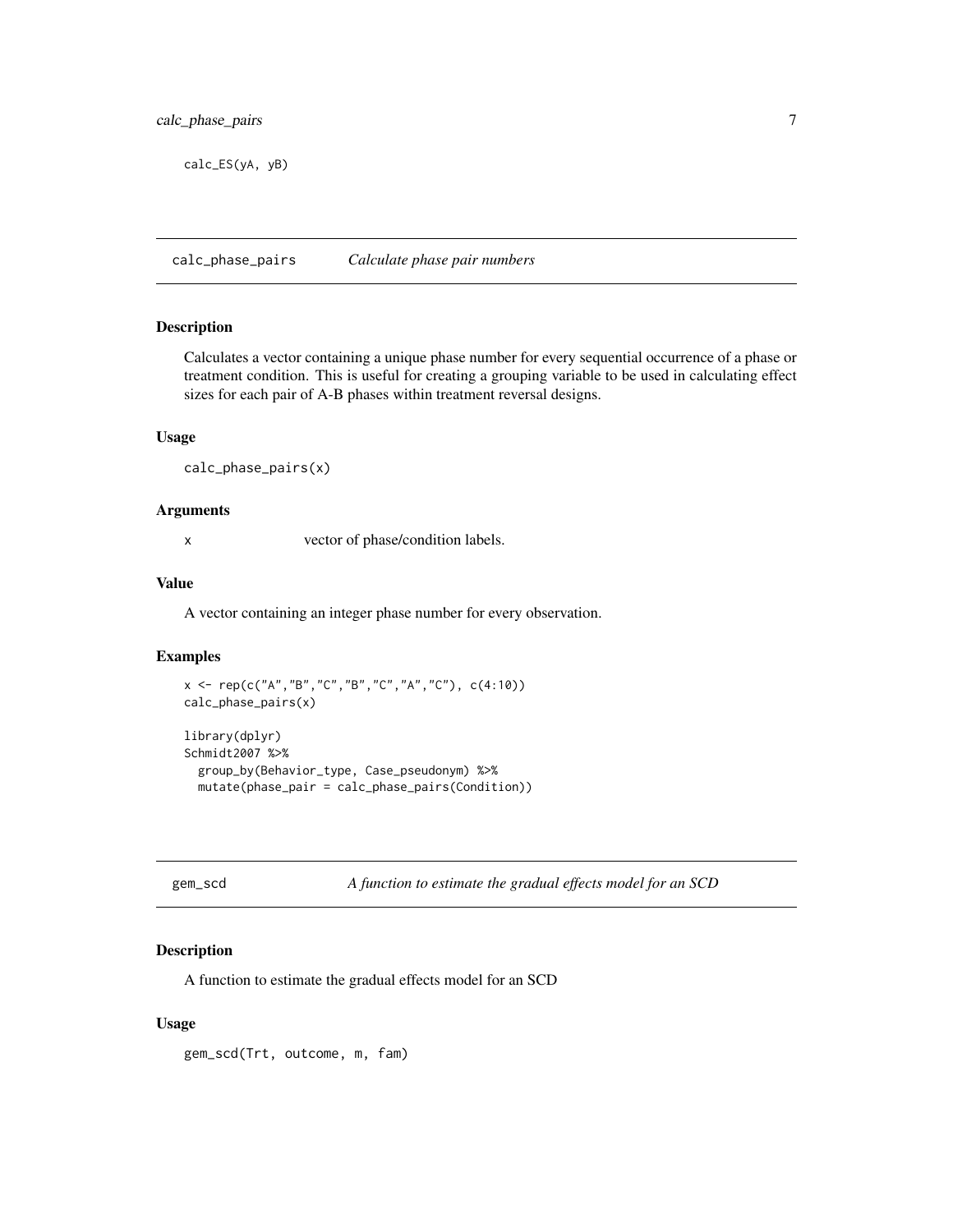# <span id="page-7-0"></span>Arguments

| Trt     | A vector of treatment assignments where $0 =$ untreated and $1 =$ treated.                                                                                                                     |
|---------|------------------------------------------------------------------------------------------------------------------------------------------------------------------------------------------------|
| outcome | A vector of outcomes.                                                                                                                                                                          |
| m       | The number of treatment occasions to estimate a treatment effect for.                                                                                                                          |
| fam     | A description of the error distribution and link function to be used in the model.<br>This can be supplied in any way that 'glm' will accept. (See family for details<br>of family functions.) |

# Value

'gem\_scd' returns an object of class glm. In addition to the normal contents of a glm object, it also contains an estimate of 'omega' and a variance covariance matrix called 'varcov'.

IRD *Robust improvement rate difference*

# Description

Calculates the robust improvement rate difference index (Parker, Vannest, & Brown, 2009). The range of IRD depends on the number of observations in each phase.

# Usage

```
IRD(
  A_data,
 B_data,
 condition,
  outcome,
  baseline_phase = NULL,
  intervention_phase = NULL,
  improvement = "increase"
```
# Arguments

)

| A_data             | vector of numeric data for A phase. Missing values are dropped.                                                                                            |  |
|--------------------|------------------------------------------------------------------------------------------------------------------------------------------------------------|--|
| B_data             | vector of numeric data for B phase. Missing values are dropped.                                                                                            |  |
| condition          | vector identifying the treatment condition for each observation in the series.                                                                             |  |
| outcome            | vector of outcome data for the entire series.                                                                                                              |  |
|                    | baseline_phase character string specifying which value of condition corresponds to the base-<br>line phase. Defaults to first observed value of condition. |  |
| intervention_phase |                                                                                                                                                            |  |
|                    | character string specifying which value of condition corresponds to the inter-<br>vention phase. Defaults to second unique value of condition.             |  |
| improvement        | character string indicating direction of improvement. Default is "increase".                                                                               |  |
|                    |                                                                                                                                                            |  |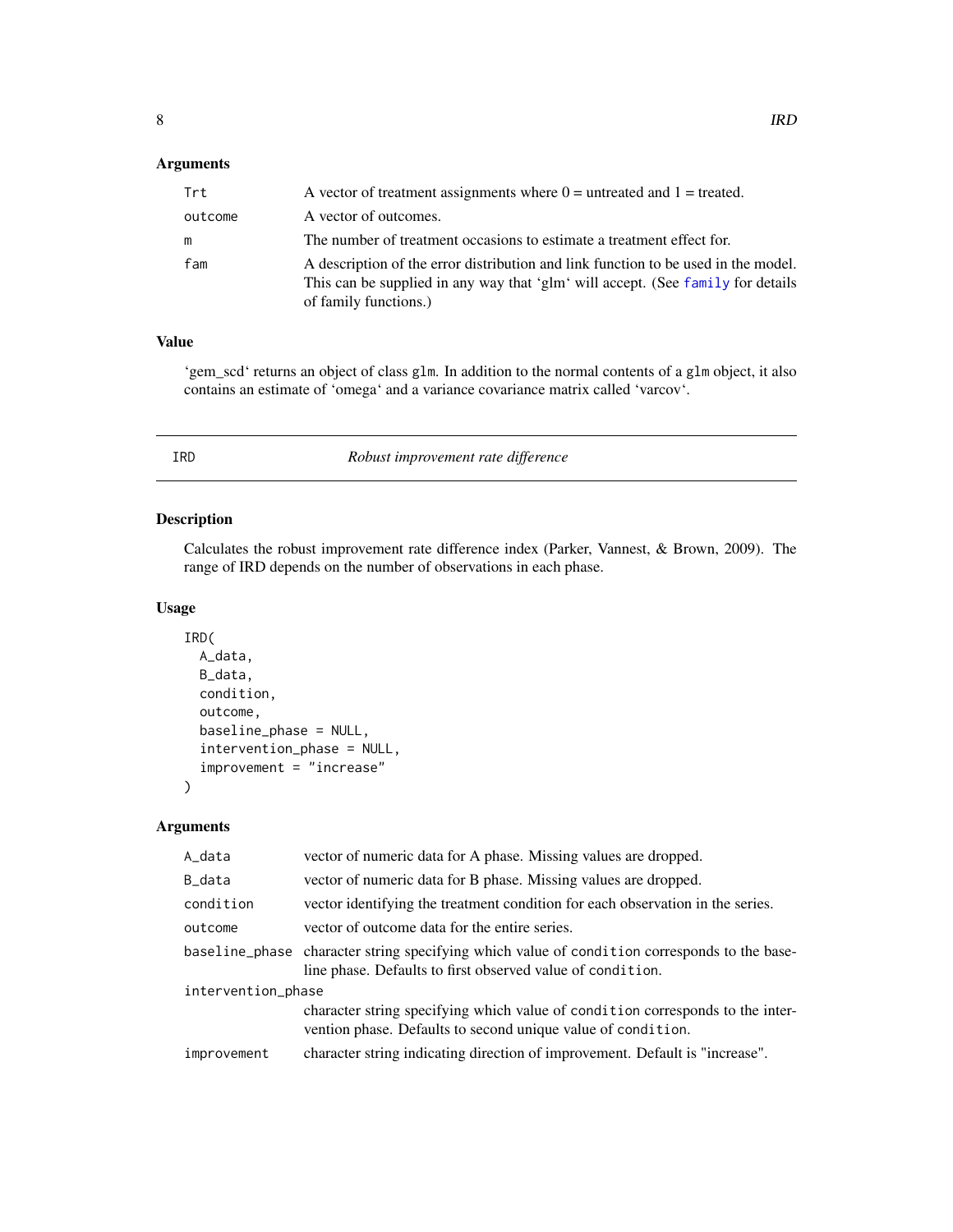#### <span id="page-8-0"></span> $LOR$  9

# Value

Numeric value

# References

Parker, R. I., Vannest, K. J., & Brown, L. (2009). The improvement rate difference for single-case research. *Exceptional Children, 75*(2), 135–150. doi[:doi:10.1177/001440290907500201](https://doi.org/10.1177/001440290907500201)

#### See Also

[PAND](#page-17-1)

# Examples

A <- c(20, 20, 26, 25, 22, 23) B <- c(28, 25, 24, 27, 30, 30, 29)  $IRD(A_data = A, B_data = B)$ 

LOR *Log-odds ratio*

## Description

Calculates the log-odds ratio effect size index, with or without bias correction (Pustejovsky, 2015)

```
LOR(
  A_data,
 B_data,
  condition,
  outcome,
  baseline_phase = NULL,
  intervention_phase = NULL,
  improvement = "increase",
  scale = "percentage",
  intervals = NULL,
  D_const = NULL,
 bias_correct = TRUE,
  confidence = 0.95)
```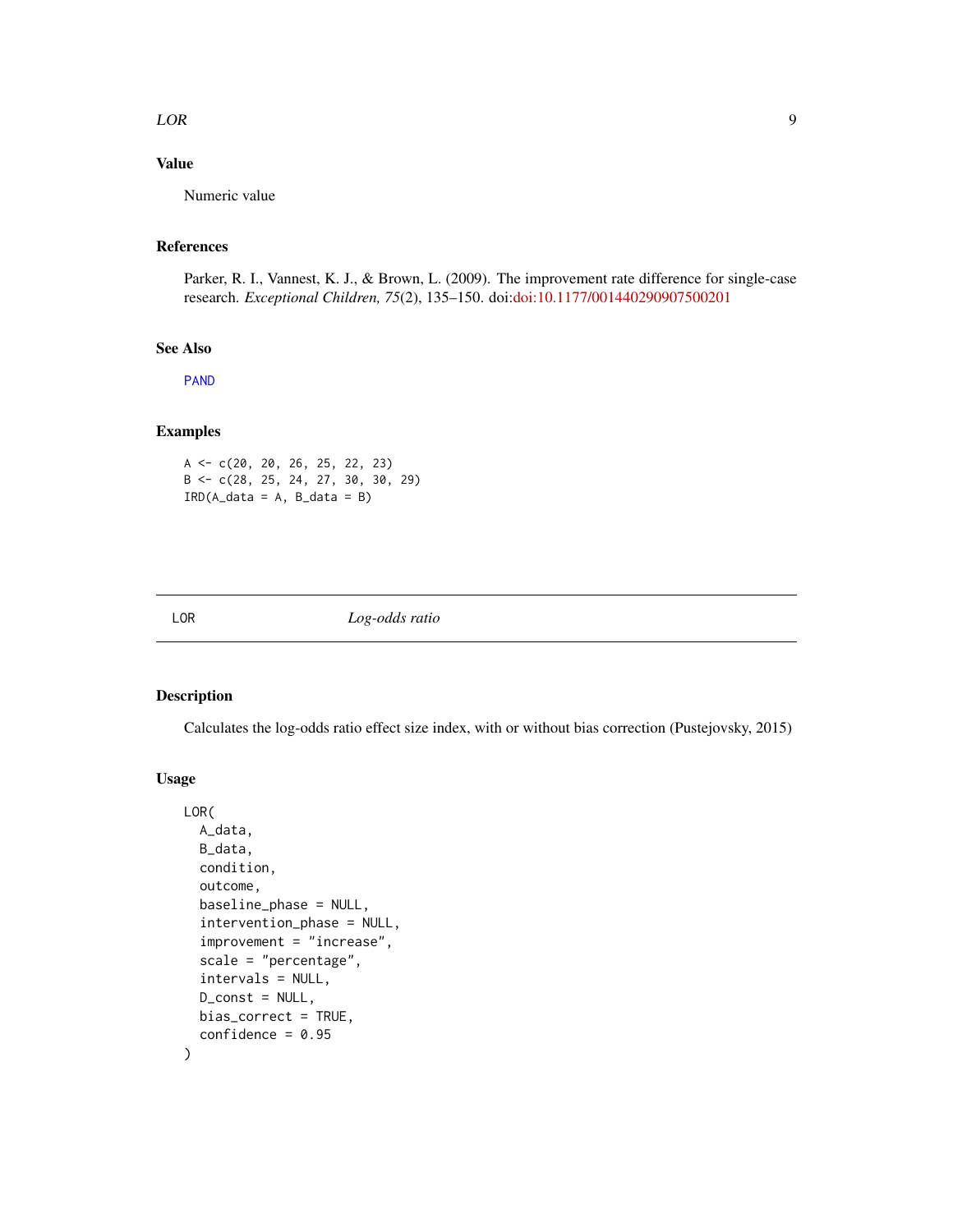# Arguments

| A_data             | vector of numeric data for A phase. Missing values are dropped.                                                                                                                                                                                                                      |
|--------------------|--------------------------------------------------------------------------------------------------------------------------------------------------------------------------------------------------------------------------------------------------------------------------------------|
| B_data             | vector of numeric data for B phase. Missing values are dropped.                                                                                                                                                                                                                      |
| condition          | vector identifying the treatment condition for each observation in the series.                                                                                                                                                                                                       |
| outcome            | vector of outcome data for the entire series.                                                                                                                                                                                                                                        |
| baseline_phase     | character string specifying which value of condition corresponds to the base-<br>line phase. Defaults to first observed value of condition.                                                                                                                                          |
| intervention_phase |                                                                                                                                                                                                                                                                                      |
|                    | character string specifying which value of condition corresponds to the inter-<br>vention phase. Defaults to second unique value of condition.                                                                                                                                       |
| improvement        | character string indicating direction of improvement. Default is "increase".                                                                                                                                                                                                         |
| scale              | character string indicating the scale of the outcome variable. Must be either<br>"percentage" for percentages with range 0-100 or "proportion" for propor-<br>tions with range 0-1. If a vector, the most frequent unique value will be used.<br>"percentage" is assumed by default. |
| intervals          | for interval recording procedures, the total number of intervals per observation<br>session. If a vector, the mean number of intervals will be used.                                                                                                                                 |
| D_const            | constant used for calculating the truncated sample mean (see Pustejovsky, 2015).<br>If a vector, the mean value will be used.                                                                                                                                                        |
| bias_correct       | logical value indicating whether to use bias-correction. Default is TRUE.                                                                                                                                                                                                            |
| confidence         | confidence level for the reported interval estimate. Set to NULL to omit confi-<br>dence interval calculations.                                                                                                                                                                      |

#### Details

The odds ratio parameter is the ratio of the odds of the outcome. The log-odds ratio is the natural logarithm of the odds ratio. This effect size is appropriate for outcomes measured on a percentage or proportion scale. Unlike the LRRd and LRRi, the LOR is symmetric in valence, so that the LOR for an positively-valenced outcome is equal to -1 times the LOR calculated after reversing the scale of the outcome so that it is negatively valenced.

Without bias correction, the log-odds ratio is estimated by substituting the sample mean level in each phase in place of the corresponding parameter. A delta-method bias correction to the estimator is used by default.

The standard error of LOR is calculated based on a delta-method approximation, allowing for the possibility of different degrees of dispersion in each phase. The confidence interval for LOR is based on a large-sample (z) approximation.

To account for the possibility of sample means of zero, a truncated mean is calculated following the method described in Pustejovsky (2015). Truncated sample variances are also calculated to ensure that standard errors will be strictly larger than zero. The truncation constant depends on the total number of intervals per session (or the total number of items for other percentage/proportion scales). The arguments scale and intervals must be specified in order to calculate an appropriate truncation constant. For outcomes measured using continuous recording procedures, set intervals equal to 60 times the length of the observation session in minutes.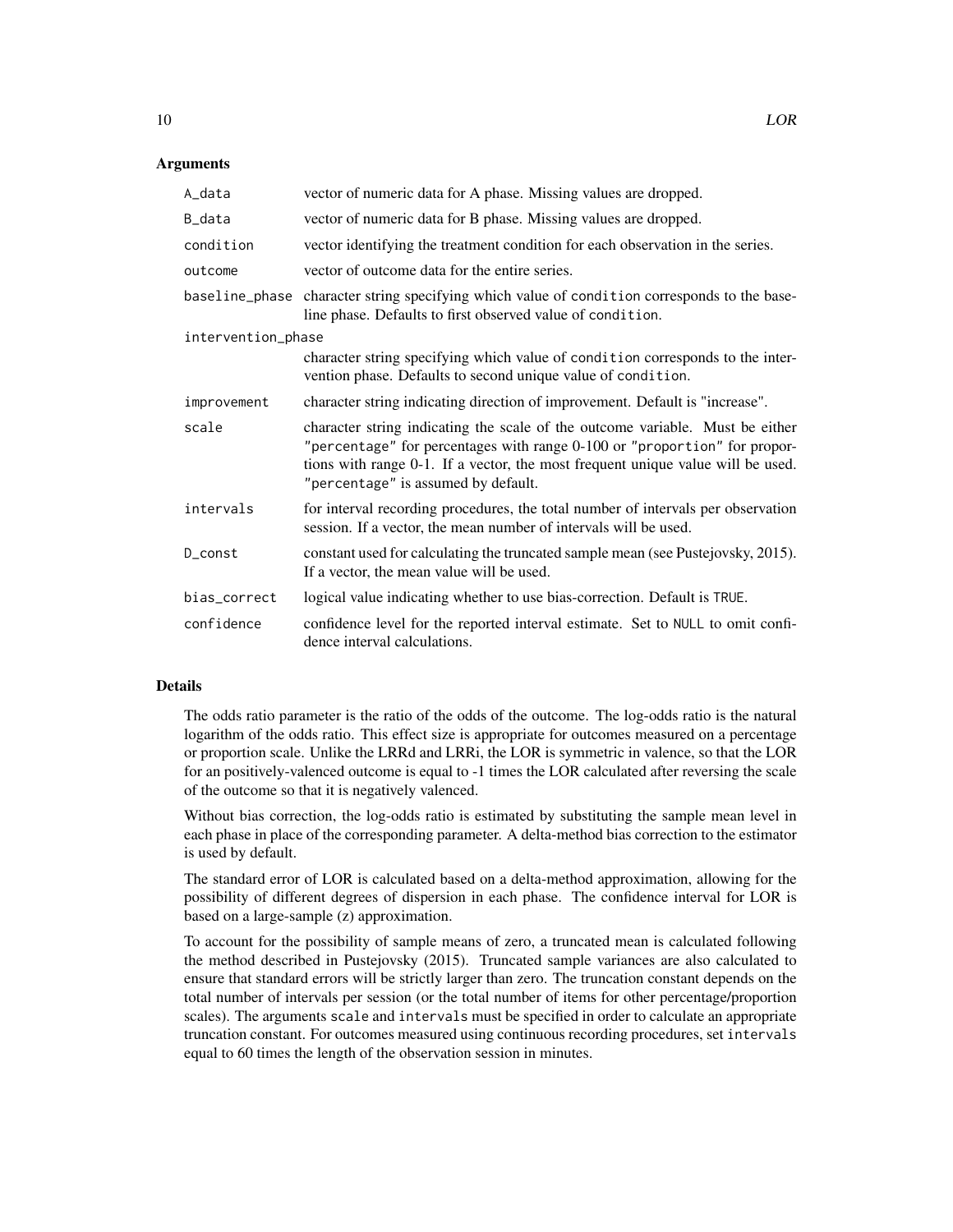#### <span id="page-10-0"></span> $LRM$  11

# Value

A data.frame containing the estimate, standard error, and approximate confidence interval.

# References

Pustejovsky, J. E. (2015). Measurement-comparable effect sizes for single-case studies of freeoperant behavior. *Psychological Methods, 20*(3), 342–359. doi[:doi:10.1037/met0000019](https://doi.org/10.1037/met0000019)

# Examples

```
A_pct <- c(20, 20, 25, 25, 20, 25)
B_pct <- c(30, 25, 25, 25, 35, 30, 25)
LOR(A_data = A_pct, B_data = B_pct,scale = "percentage", intervals = 20, bias_correct = FALSE)
LOR(A_data = A_pct, B_data = B_pct,scale = "percentage", intervals = 20)
LOR(A_data = A_pct, B_data = B_pct, scale = "percentage")
LOR(A_data = A_pct / 100, B_data = B_pct / 100, scale = "proportion")LOR(A_data = A_pct, B_data = B_pct, scale = "percentage", improvement = "decrease")
```
# LRM *Log ratio of medians*

# Description

Calculates the log ratio of medians effect size index

### Usage

```
LRM(
  A_data,
 B_data,
  condition,
  outcome,
  baseline_phase = NULL,
  intervention_phase = NULL,
  improvement = "increase",
  delta_method = FALSE,
  confidence = 0.95)
```
# Arguments

| A data | vector of numeric data for A phase. Missing values are dropped. |
|--------|-----------------------------------------------------------------|
| B_data | vector of numeric data for B phase. Missing values are dropped. |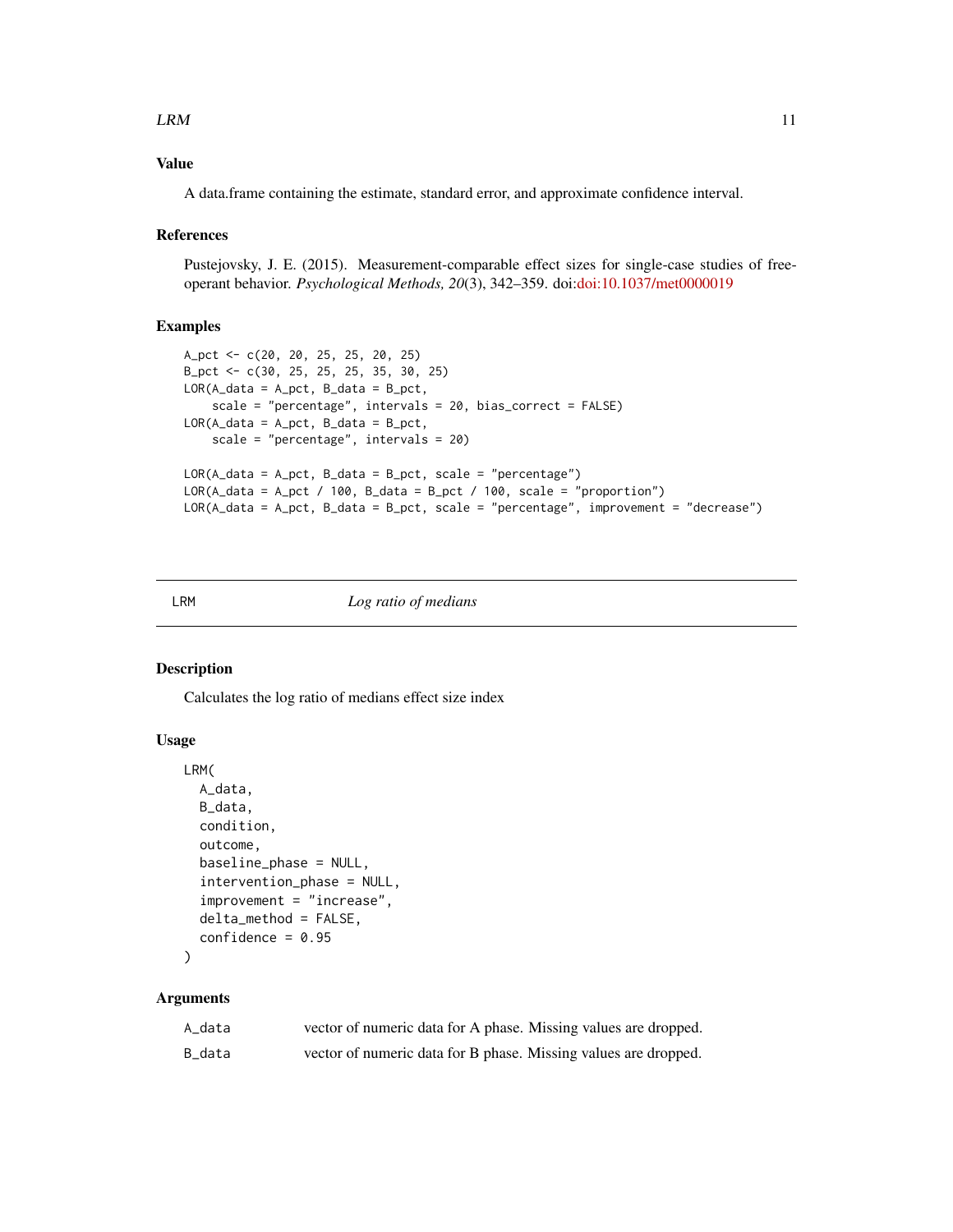| condition          | vector identifying the treatment condition for each observation in the series.                                                                                                                                                                                                                                                                                   |  |
|--------------------|------------------------------------------------------------------------------------------------------------------------------------------------------------------------------------------------------------------------------------------------------------------------------------------------------------------------------------------------------------------|--|
| outcome            | vector of outcome data for the entire series.                                                                                                                                                                                                                                                                                                                    |  |
|                    | baseline_phase character string specifying which value of condition corresponds to the base-<br>line phase. Defaults to first observed value of condition.                                                                                                                                                                                                       |  |
| intervention_phase |                                                                                                                                                                                                                                                                                                                                                                  |  |
|                    | character string specifying which value of condition corresponds to the inter-<br>vention phase. Defaults to second unique value of condition.                                                                                                                                                                                                                   |  |
| improvement        | character string indicating direction of improvement. Default is "increase".                                                                                                                                                                                                                                                                                     |  |
| delta_method       | logical value indicating whether to use delta method to approximate variance<br>of log ratio of medians. Default is FALSE, which estimates the variance based<br>on the fact that the logarithm of a median is the same as the median of the<br>log-transformed outcomes. If TRUE, the variance of log ratio of medians is ap-<br>proximated using delta method. |  |
| confidence         | confidence level for the reported interval estimate. Set to NULL to omit confi-<br>dence interval calculations.                                                                                                                                                                                                                                                  |  |

# Details

The ratio of medians effect size parameter is defined as the ratio of the medians of the outcomes in different phases. The log ratio of the medians is the natural logarithm of the ratio of medians. This effect size is appropriate for outcomes that are skewed, symmetric but highly leptokurtic, or right-censored (Bonett & Price Jr, 2020).

#### Value

A data frame containing the estimate, standard error, and confidence interval.

# References

Bonett, D. G. & Price Jr, R. M. (2020). Confidence Intervals for Ratios of Means and Medians. *Journal of Educational and Behavioral Statistics, 45*(6), 750–770. doi[:doi:10.3102/1076998620934125](https://doi.org/10.3102/1076998620934125)

Bonett, D. G., & Price, R. M. (2020). Interval estimation for linear functions of medians in withinsubjects and mixed designs. *British Journal of Mathematical and Statistical Psychology, 73*(2), 333-346. doi[:doi:10.1111/bmsp.12171](https://doi.org/10.1111/bmsp.12171)

# Examples

A <- c(20, 20, 26, 25, 22, 23) B <- c(28, 25, 24, 27, 30, 30, 29)  $LRM(A_data = A, B_data = B)$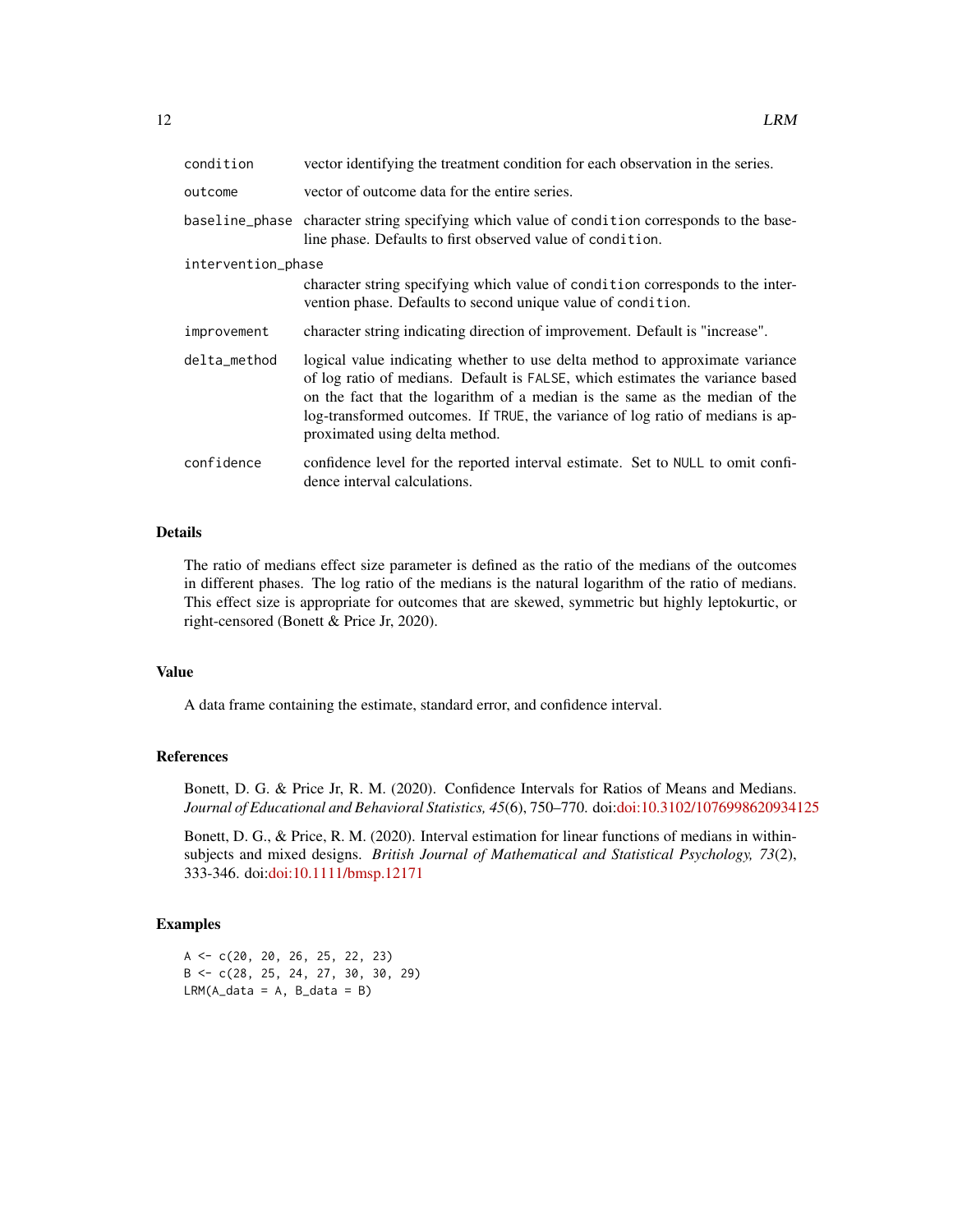# <span id="page-12-0"></span>Description

Calculates the increasing or decreasing version of the log-response ratio effect size index, with or without bias correction (Pustejovsky, 2015)

# Usage

```
LRRd(
  A_data,
 B_data,
  condition,
  outcome,
  baseline_phase = NULL,
  intervention_phase = NULL,
  improvement = "decrease",
  scale = "count",observation_length = NULL,
  intervals = NULL,
 D_const = NULL,
 bias_correct = TRUE,
 pct_change = FALSE,
  confidence = 0.95\mathcal{E}LRRi(
  A_data,
 B_data,
  condition,
  outcome,
  baseline_phase = NULL,
  intervention_phase = NULL,
  improvement = "increase",
  scale = "count",observation_length = NULL,
  intervals = NULL,
  D_const = NULL,
  bias_correct = TRUE,
  pct_change = FALSE,
  confidence = 0.95)
```
#### Arguments

A\_data vector of numeric data for A phase. Missing values are dropped.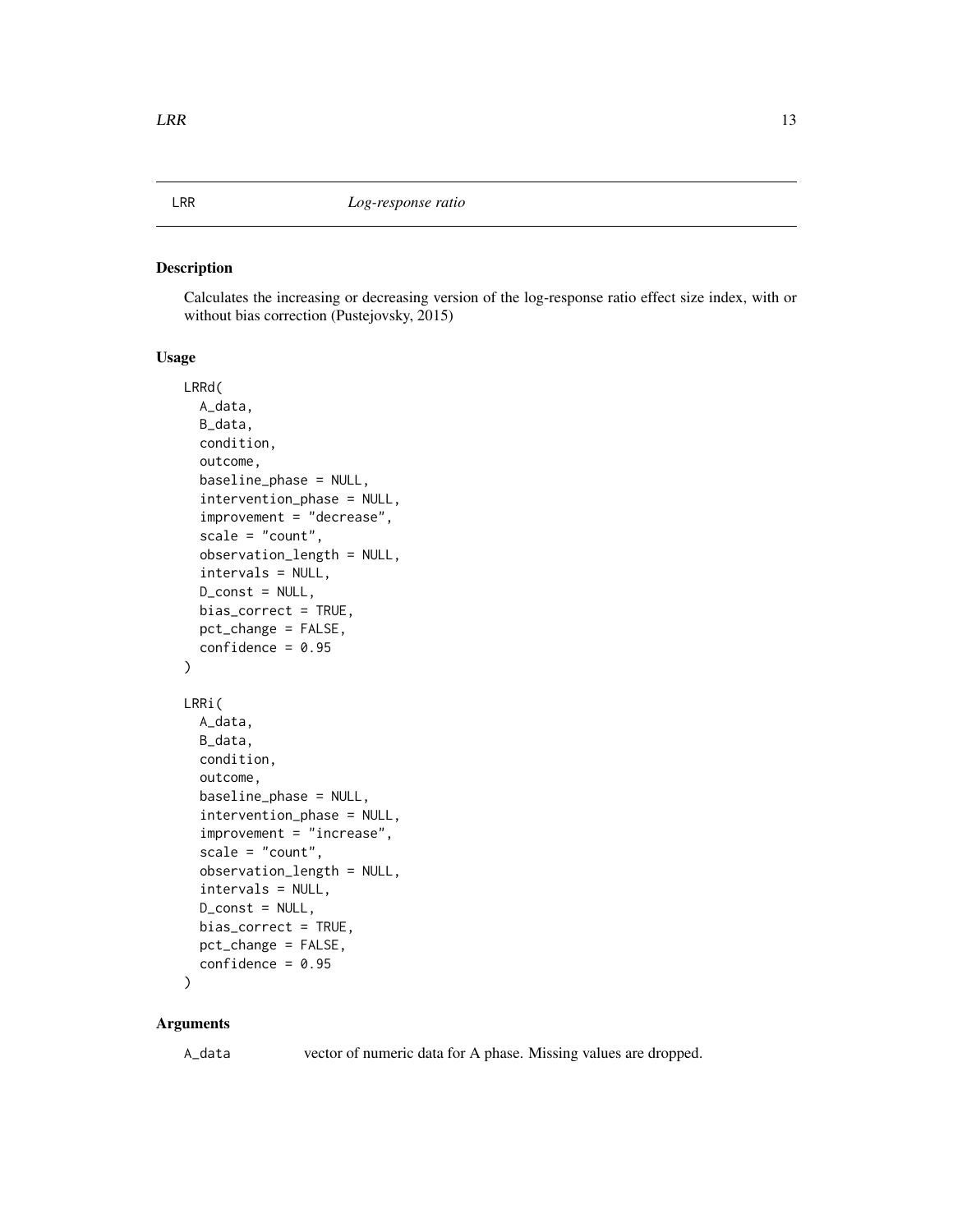| B_data             | vector of numeric data for B phase. Missing values are dropped.                                                                                                                                                                                                                                                                                                |  |
|--------------------|----------------------------------------------------------------------------------------------------------------------------------------------------------------------------------------------------------------------------------------------------------------------------------------------------------------------------------------------------------------|--|
| condition          | vector identifying the treatment condition for each observation in the series.                                                                                                                                                                                                                                                                                 |  |
| outcome            | vector of outcome data for the entire series.                                                                                                                                                                                                                                                                                                                  |  |
|                    | baseline_phase character string specifying which value of condition corresponds to the base-<br>line phase. Defaults to first observed value of condition.                                                                                                                                                                                                     |  |
| intervention_phase |                                                                                                                                                                                                                                                                                                                                                                |  |
|                    | character string specifying which value of condition corresponds to the inter-<br>vention phase. Defaults to second unique value of condition.                                                                                                                                                                                                                 |  |
| improvement        | character string indicating direction of improvement. Default is "increase".                                                                                                                                                                                                                                                                                   |  |
| scale              | character string indicating the scale of the outcome variable, with possible val-<br>ues "percentage" for a percentage with range 0-100, "proportion" for a pro-<br>portion with range 0-1, "count" for a frequency count (0 or positive integers),<br>"rate" for a standardized rate per minute. If a vector, the most frequent unique<br>value will be used. |  |
| observation_length |                                                                                                                                                                                                                                                                                                                                                                |  |
|                    | length of observation session (in minutes). If a vector, the mean observation<br>session length will be used.                                                                                                                                                                                                                                                  |  |
| intervals          | for interval recording procedures, the total number of intervals per observation<br>session. If a vector, the mean number of intervals will be used.                                                                                                                                                                                                           |  |
| D_const            | constant used for calculating the truncated sample mean (see Pustejovsky, 2018).<br>If a vector, the mean value will be used.                                                                                                                                                                                                                                  |  |
| bias_correct       | logical value indicating whether to use bias-correction. Default is TRUE.                                                                                                                                                                                                                                                                                      |  |
| pct_change         | logical value indicating whether to convert the LRR estimate and confidence<br>interval into percentage change.                                                                                                                                                                                                                                                |  |
| confidence         | confidence level for the reported interval estimate. Set to NULL to omit confi-<br>dence interval calculations.                                                                                                                                                                                                                                                |  |

# Details

The response ratio parameter is the ratio of the mean level of the outcome during phase B to the mean level of the outcome during phase A. The log response ratio is the natural logarithm of the response ratio. This effect size is appropriate for outcomes measured on a ratio scale (so that zero corresponds to the true absence of the outcome. There are two versions of the LRR. The LRRincreasing (LRRi) is defined so that positive values correspond to therapeutic improvements. The LRR-decreasing (LRRd) is defined so that negative values correspond to therapeutic improvements. For outcomes measured as frequency counts or rates, the two versions will have the same magnitude but opposite sign; for outcomes measured as percentages or proportions, the LRRd and LRRi will differ in both sign and magnitude (Pustejovsky, 2018).

Without bias correction, the log response ratio is estimated as the natural logarithm of the phase B sample mean, minus the natural logarithm of the phase A sample mean. A delta-method bias correction to the estimator is used by default.

The standard error of LRR is calculated based on a delta-method approximation, allowing for the possibility of different degrees of dispersion in each phase. The confidence interval for LRR is based on a large-sample (z) approximation.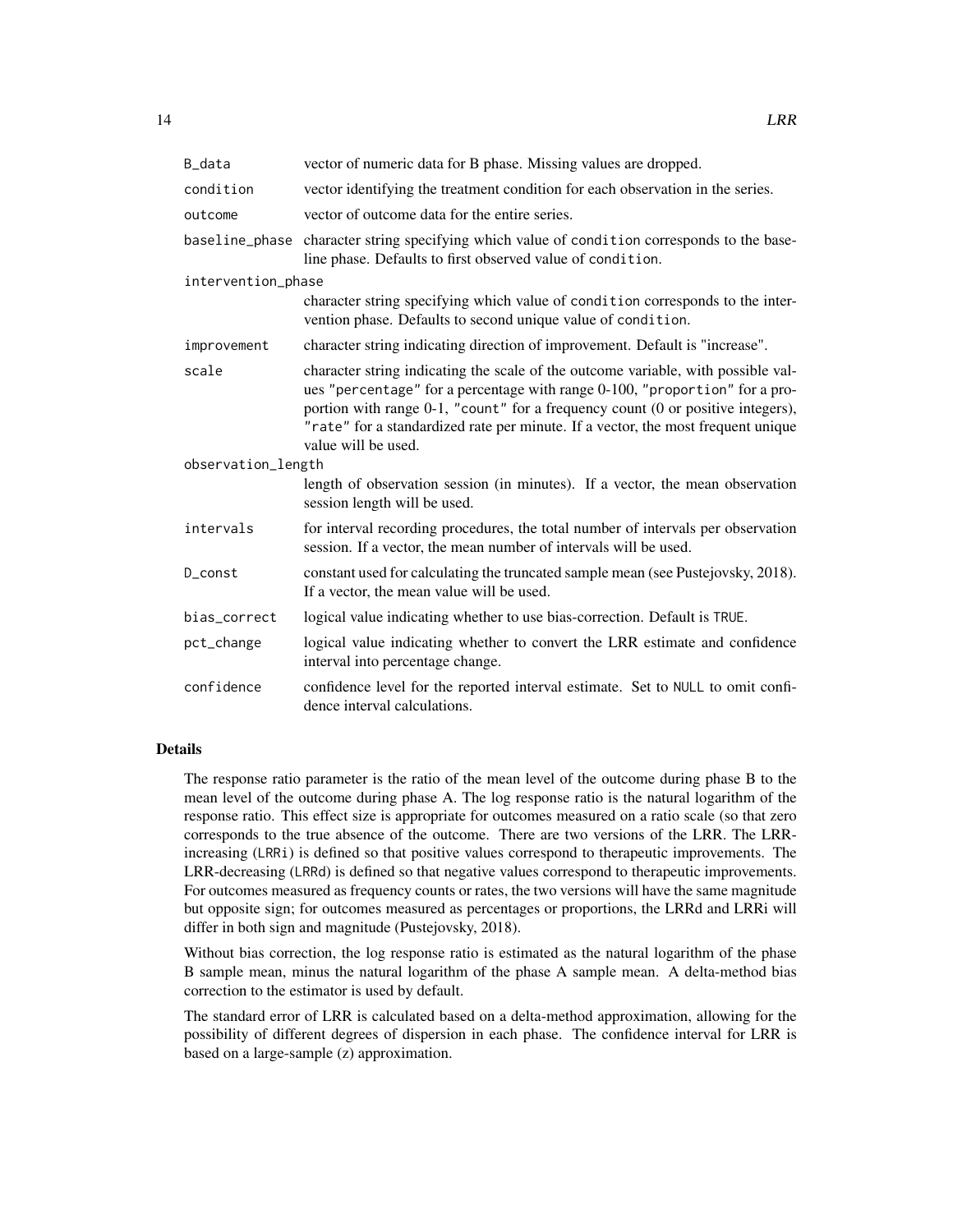#### <span id="page-14-0"></span>McKissick 15

To account for the possibility of sample means of zero, a truncated mean is calculated following the method described in Pustejovsky (2018). Truncated sample variances are also calculated to ensure that standard errors will be strictly larger than zero. The truncation constant depends on the scale of the outcome, the length of the observation sessions used to measure the dependent variable, and (for interval recording procedures) the total number of intervals per session (or the total number of items for other percentage/proportion scales). The argument scale must be specified in order to calculate an appropriate truncation constant. For standardized rates, the argument observation\_length must also be specified; for percentages or proportions, the argument intervals must be specified. For outcomes measured using continuous recording procedures, set intervals equal to 60 times the length of the observation session in minutes.

If pct\_change is TRUE, then the LRR estimate and confidence interval are converted into percentage change using the formula Percentage change =  $100 * (exp(LRR) - 1)$ .

# Value

A data.frame containing the estimate, standard error, and approximate confidence interval.

# References

Pustejovsky, J. E. (2015). Measurement-comparable effect sizes for single-case studies of freeoperant behavior. *Psychological Methods, 20*(3), 342–359. doi[:doi:10.1037/met0000019](https://doi.org/10.1037/met0000019)

Pustejovsky, J. E. (2018). Using response ratios for meta-analyzing single-case designs with behavioral outcomes. *Journal of School Psychology, 16*, 99-112. doi[:doi:10.1016/j.jsp.2018.02.003](https://doi.org/10.1016/j.jsp.2018.02.003)

#### Examples

A <- c(20, 20, 26, 25, 22, 23) B <- c(28, 25, 24, 27, 30, 30, 29)  $LRRd(A_data = A, B_data = B, bias$  $LRRd(A_data = A, B_data = B)$  $LRRd(A_data = A, B_data = B, pct-change = TRUE)$ 

McKissick *McKissick et al. (2010)*

#### **Description**

Disruptive behavior data from a study by McKissick et al. (2010). All data were collected via event counting. The variables are as follows:

- Case\_Pseudonym. Case Pseudonym provided by the authors.
- Session\_number. Within-series session-number
- Condition. Describes whether the outcome is in the baseline (A) or treatment (B) phase.
- Outcome. Value for the outcome.
- Session\_length. Length of the observation session.
- Procedure. The metric in which the outcome measurement is expressed, all "count".
- Session\_length. The length of the observation session.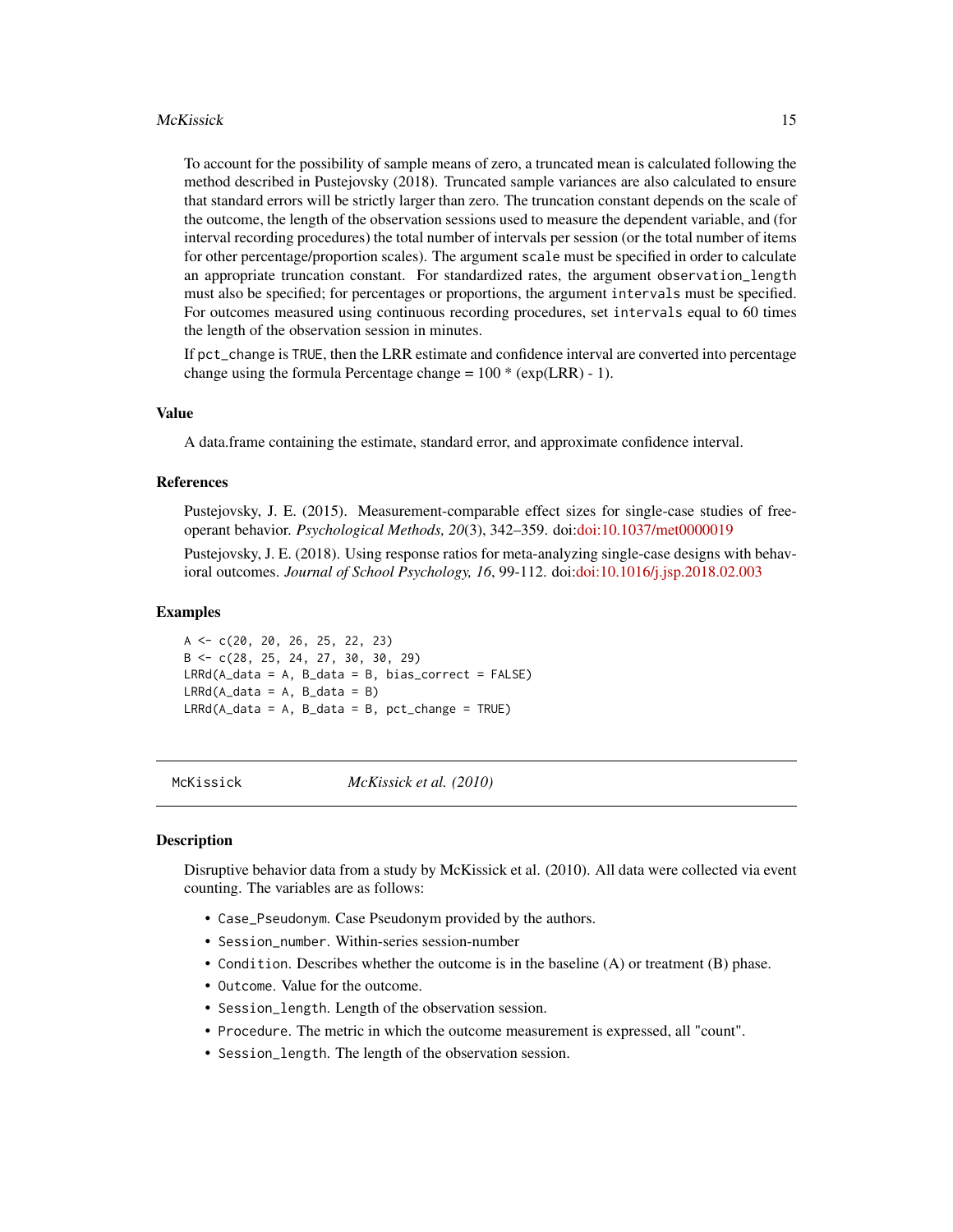# <span id="page-15-0"></span>Format

A data frame with 35 rows and 4 variables

# Source

McKissick, C., Hawkins, R. O., Lentz, F. E., Hailley, J., & McGuire, S. (2010). Randomizing multiple contingency components to decrease disruptive behaviors and increase student engagement in an urban second-grade classroom. *Psychology in the Schools, 47*(9), 944–959. https://doi.org/10.1002/pits.20516

<span id="page-15-1"></span>

NAP *Non-overlap of all pairs*

# Description

Calculates the non-overlap of all pairs index (Parker & Vannest, 2009).

#### Usage

```
NAP(
  A_data,
 B_data,
  condition,
  outcome,
  baseline_phase = NULL,
  intervention_phase = NULL,
  improvement = "increase",
  SE = "unbiased",
  confidence = 0.95,
  trunc_const = FALSE
```
# Arguments

 $\mathcal{L}$ 

| A_data             | vector of numeric data for A phase. Missing values are dropped.                                                                                            |  |
|--------------------|------------------------------------------------------------------------------------------------------------------------------------------------------------|--|
| B_data             | vector of numeric data for B phase. Missing values are dropped.                                                                                            |  |
| condition          | vector identifying the treatment condition for each observation in the series.                                                                             |  |
| outcome            | vector of outcome data for the entire series.                                                                                                              |  |
|                    | baseline_phase character string specifying which value of condition corresponds to the base-<br>line phase. Defaults to first observed value of condition. |  |
| intervention_phase |                                                                                                                                                            |  |
|                    | character string specifying which value of condition corresponds to the inter-<br>vention phase. Defaults to second unique value of condition.             |  |
| improvement        | character string indicating direction of improvement. Default is "increase".                                                                               |  |
|                    |                                                                                                                                                            |  |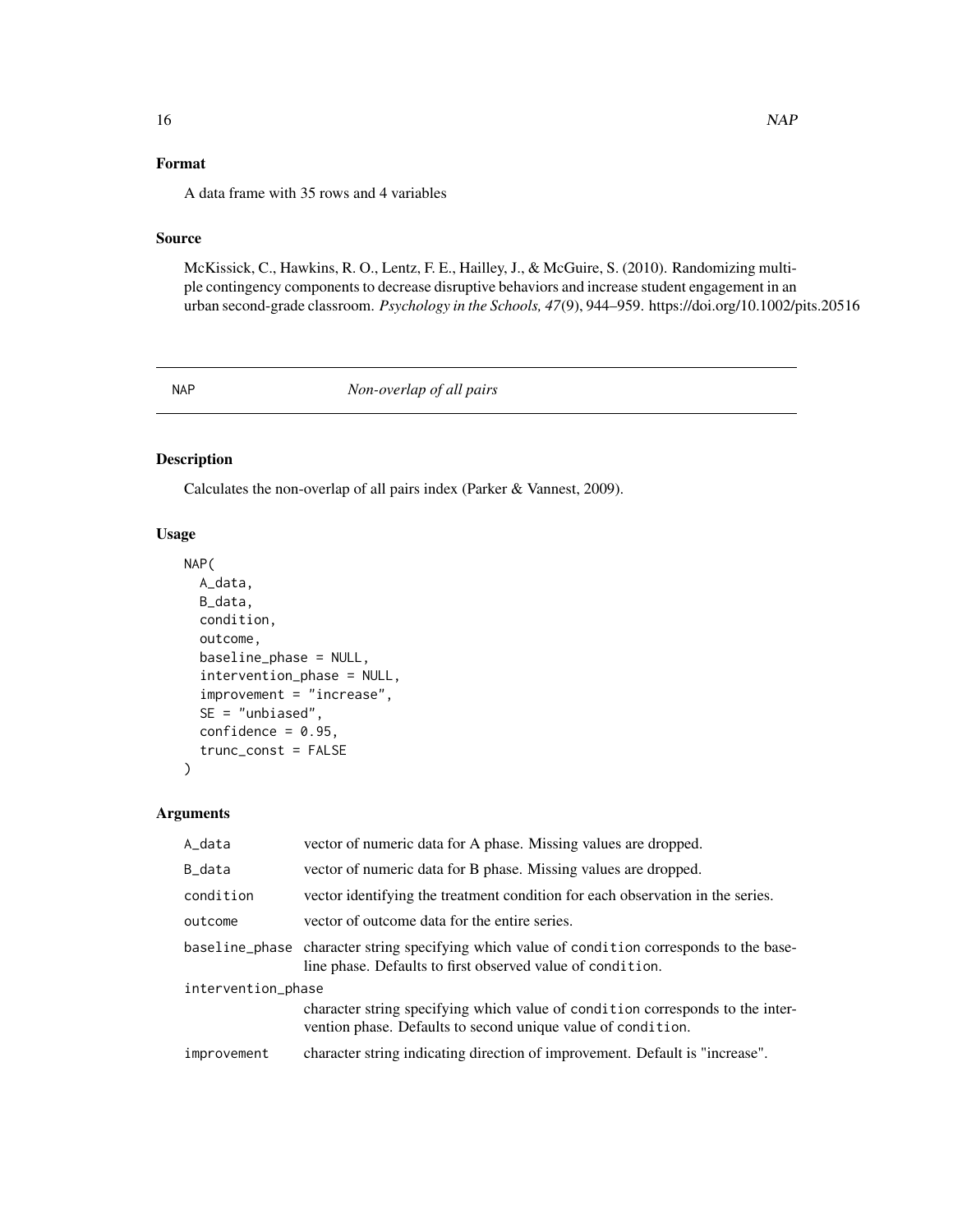| <b>SE</b>   | character value indicating which formula to use for calculating the standard error<br>of NAP, with possible values "unbiased" for the exactly unbiased estimator,<br>"Hanley" for the Hanley-McNeil estimator, "null" for the (known) variance<br>under the null hypothesis of no effect, or "none" to not calculate a standard<br>error. Defaults to "unbiased". |
|-------------|-------------------------------------------------------------------------------------------------------------------------------------------------------------------------------------------------------------------------------------------------------------------------------------------------------------------------------------------------------------------|
| confidence  | confidence level for the reported interval estimate. Set to NULL to omit confi-<br>dence interval calculations.                                                                                                                                                                                                                                                   |
| trunc_const | logical value indicating whether to return the truncation constant used to calcu-<br>late the standard error.                                                                                                                                                                                                                                                     |

# Details

NAP is calculated as the proportion of all pairs of one observation from each phase in which the measurement from the B phase improves upon the measurement from the A phase, with pairs of data points that are exactly tied being given a weight of 0.5. The range of NAP is [0,1], with a null value of 0.5.

The unbiased variance estimator was described by Sen (1967) and Mee (1990). The Hanley estimator was proposed by Hanley and McNeil (1982). The null variance is a known function of sample size, equal to the exact sampling variance when the null hypothesis of no effect holds. When the null hypothesis does not hold, the null variance will tend to over-estimate the true sampling variance of NAP.

The confidence interval for NAP is calculated based on the symmetrized score-inversion method (Method 5) proposed by Newcombe (2006).

#### Value

A data.frame containing the estimate, standard error, and/or confidence interval.

#### References

Hanley, J. A., & McNeil, B. J. (1982). The meaning and use of the area under a receiver operating characteristic (ROC) curve. *Radiology, 143*, 29–36. doi[:doi:10.1148/radiology.143.1.7063747](https://doi.org/10.1148/radiology.143.1.7063747)

Mee, W. (1990). Confidence intervals for probabilities and tolerance regions based on a generalization of the Mann-Whitney statistic. *Journal of the American Statistical Association, 85*(411), 793–800. doi[:doi:10.1080/01621459.1990.10474942](https://doi.org/10.1080/01621459.1990.10474942)

Newcombe, R. G. (2006). Confidence intervals for an effect size measure based on the Mann-Whitney statistic. Part 2: Asymptotic methods and evaluation. *Statistics in Medicine, 25*(4), 559– 573. doi[:doi:10.1002/sim.2324](https://doi.org/10.1002/sim.2324)

Parker, R. I., & Vannest, K. J. (2009). An improved effect size for single-case research: Nonoverlap of all pairs. *Behavior Therapy, 40*(4), 357–67. doi[:doi:10.1016/j.beth.2008.10.006](https://doi.org/10.1016/j.beth.2008.10.006)

Sen, P. K. (1967). A note on asymptotically distribution-free confidence bounds for PX<Y, based on two independent samples. *The Annals of Mathematical Statistics, 29*(1), 95-102. <https://www.jstor.org/stable/25049448>

#### Examples

 $A \leftarrow c(20, 20, 26, 25, 22, 23)$ B <- c(28, 25, 24, 27, 30, 30, 29)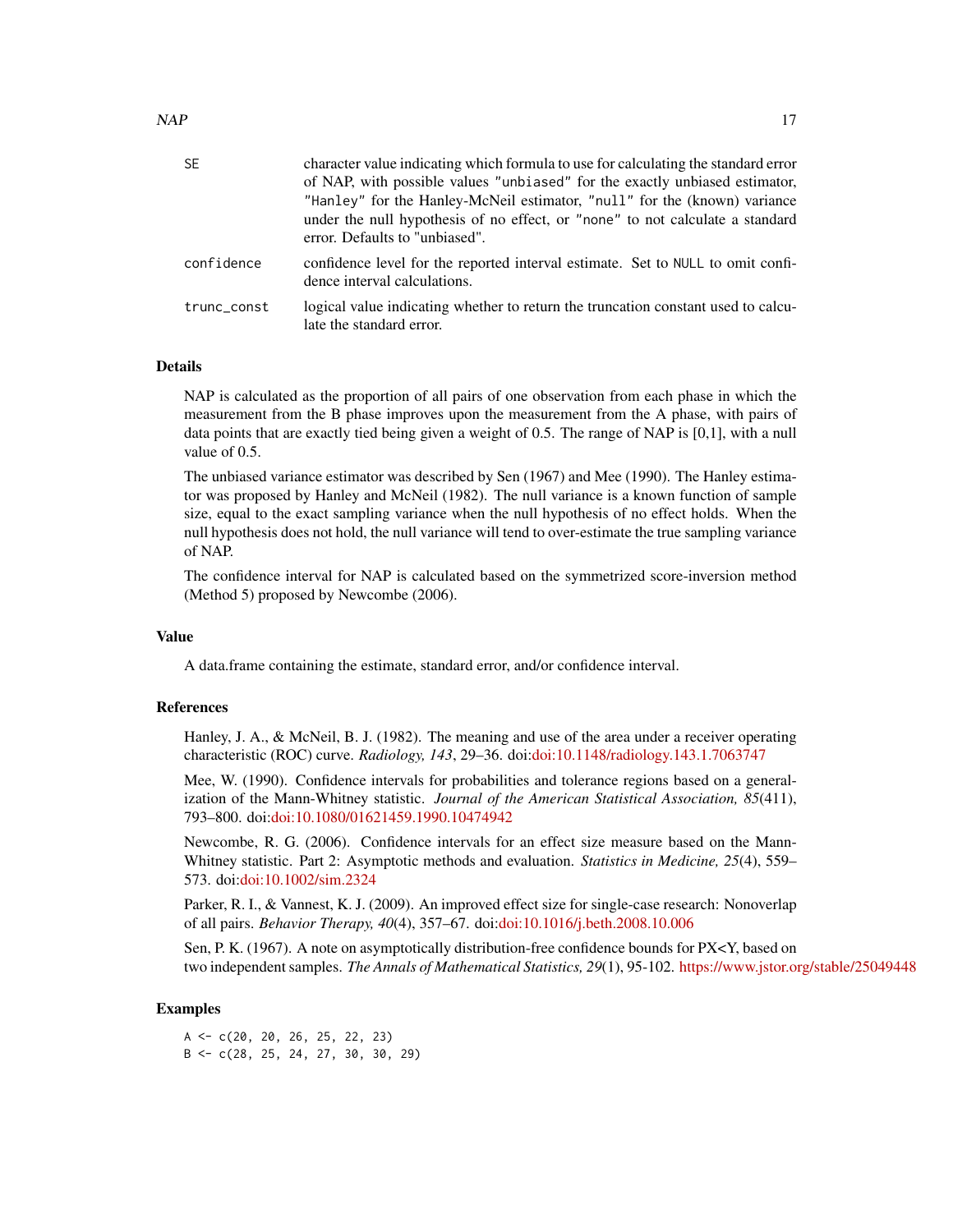```
NAP(A_data = A, B_data = B)# Example from Parker & Vannest (2009)
yA <- c(4, 3, 4, 3, 4, 7, 5, 2, 3, 2)
yB <- c(5, 9, 7, 9, 7, 5, 9, 11, 11, 10, 9)
NAP(yA, yB)
```

```
PAND Percentage of all non-overlapping data (PAND)
```
# Description

Calculates the percentage of all non-overlapping data index (Parker, Hagan-Burke, & Vannest, 2007; Parker, Vannest, & Davis, 2011).

# Usage

```
PAND(
  A_data,
  B_data,
  condition,
  outcome,
  baseline_phase = NULL,
  intervention_phase = NULL,
  improvement = "increase"
\mathcal{L}
```
## Arguments

| A_data             | vector of numeric data for A phase. Missing values are dropped.                                                                                            |
|--------------------|------------------------------------------------------------------------------------------------------------------------------------------------------------|
| B_data             | vector of numeric data for B phase. Missing values are dropped.                                                                                            |
| condition          | vector identifying the treatment condition for each observation in the series.                                                                             |
| outcome            | vector of outcome data for the entire series.                                                                                                              |
|                    | baseline_phase character string specifying which value of condition corresponds to the base-<br>line phase. Defaults to first observed value of condition. |
| intervention_phase |                                                                                                                                                            |
|                    | character string specifying which value of condition corresponds to the inter-<br>vention phase. Defaults to second unique value of condition.             |
| improvement        | character string indicating direction of improvement. Default is "increase".                                                                               |

<span id="page-17-0"></span>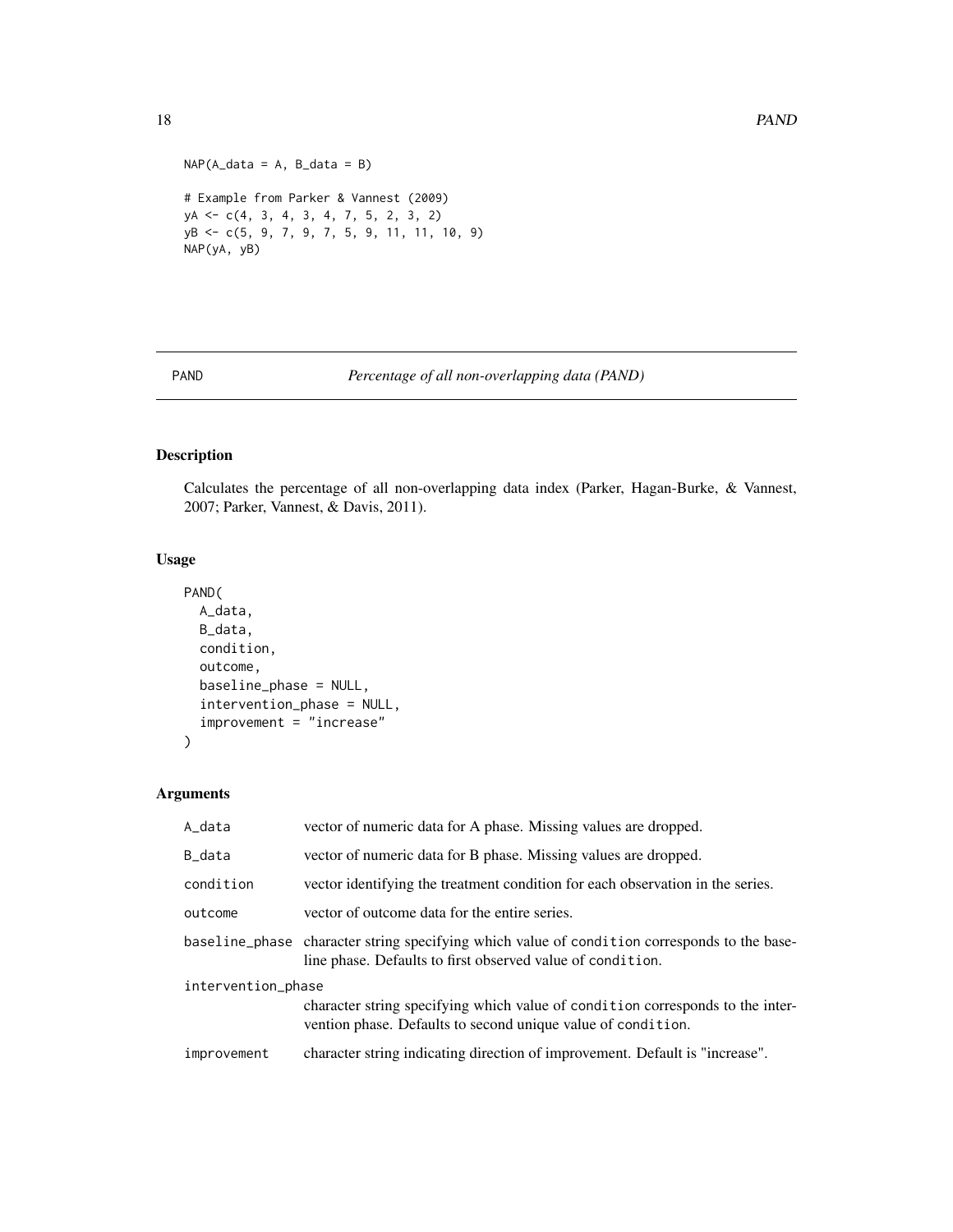# <span id="page-18-0"></span> $PEM$  19

# Details

For an outcome where increase is desirable, PAND is calculated as the proportion of observations remaining after removing the fewest possible number of observations from either phase so that the highest remaining point from the baseline phase is less than the lowest remaining point from the treatment phase. For an outcome where decrease is desirable, PAND is calculated as the proportion of observations remaining after removing the fewest possible number of observations from either phase so that the lowest remaining point from the baseline phase is greater than the highest remaining point from the treatment phase. The range of PAND depends on the number of observations in each phase.

# Value

Numeric value

# References

Parker, R. I., Hagan-Burke, S., & Vannest, K. J. (2007). Percentage of all non-overlapping data (PAND): An alternative to PND. *The Journal of Special Education, 40*(4), 194–204. doi[:doi:10.1177/](https://doi.org/10.1177/00224669070400040101) [00224669070400040101](https://doi.org/10.1177/00224669070400040101)

Parker, R. I., Vannest, K. J., & Davis, J. L. (2011). Effect size in single-case research: A review of nine nonoverlap techniques. *Behavior Modification, 35*(4), 303–22. doi[:doi:10.1177/](https://doi.org/10.1177/0145445511399147) [0145445511399147](https://doi.org/10.1177/0145445511399147)

# Examples

 $A \leq C(20, 20, 26, 25, 22, 23)$ B <- c(28, 25, 24, 27, 30, 30, 29)  $PAND(A_data = A, B_data = B)$ 

PEM *Percentage exceeding the median*

# **Description**

Calculates the percentage exceeding the median (PEM) index (Ma, 2006).

```
PEM(
  A_data,
  B_data,
  condition,
  outcome,
  baseline_phase = NULL,
  intervention_phase = NULL,
  improvement = "increase"
)
```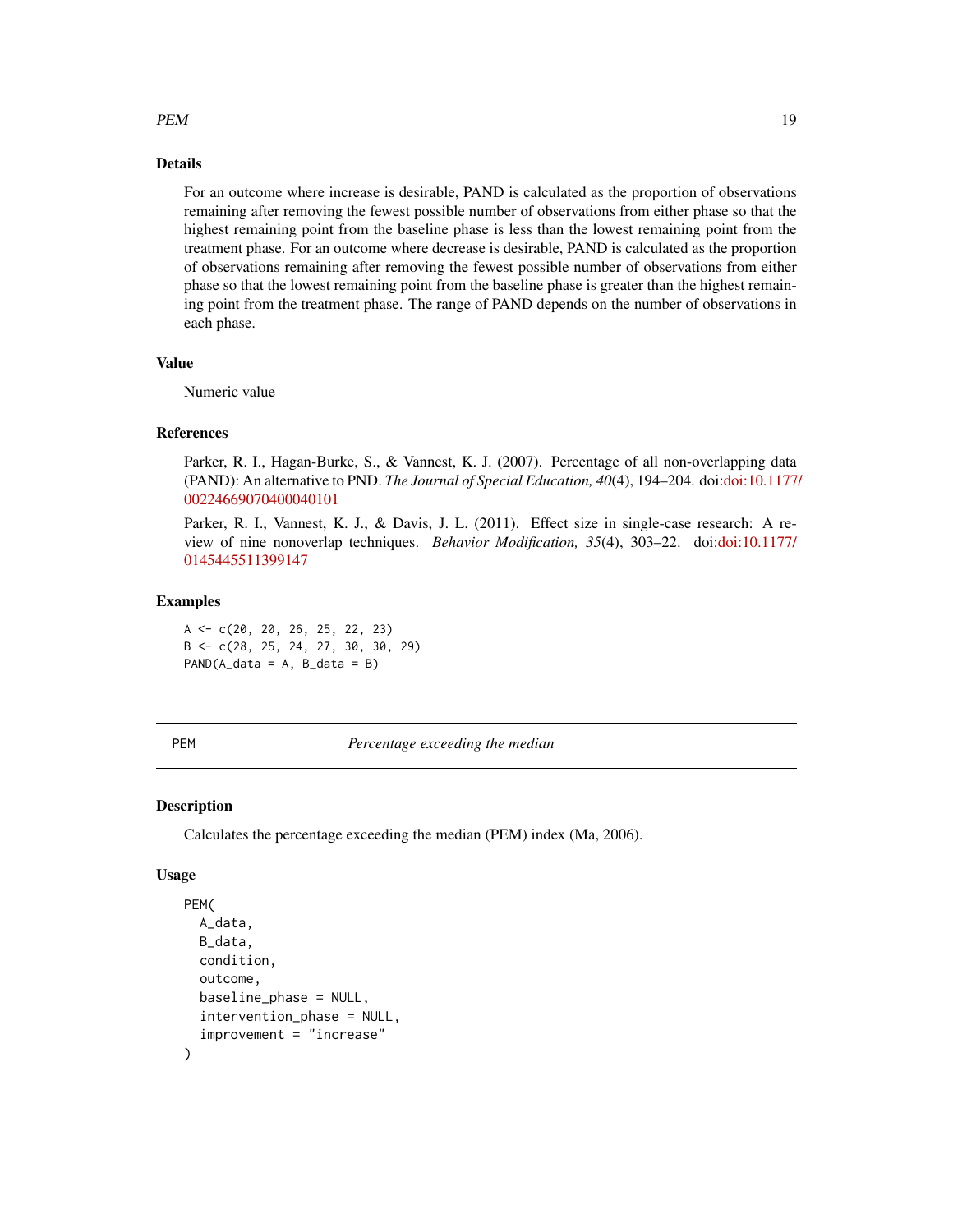#### **Arguments**

| A_data             | vector of numeric data for A phase. Missing values are dropped.                                                                                            |
|--------------------|------------------------------------------------------------------------------------------------------------------------------------------------------------|
| B_data             | vector of numeric data for B phase. Missing values are dropped.                                                                                            |
| condition          | vector identifying the treatment condition for each observation in the series.                                                                             |
| outcome            | vector of outcome data for the entire series.                                                                                                              |
|                    | baseline_phase character string specifying which value of condition corresponds to the base-<br>line phase. Defaults to first observed value of condition. |
| intervention_phase |                                                                                                                                                            |
|                    | character string specifying which value of condition corresponds to the inter-<br>vention phase. Defaults to second unique value of condition.             |
| improvement        | character string indicating direction of improvement. Default is "increase".                                                                               |

#### Details

For an outcome where increase is desirable, PEM is calculated as the proportion of observations in the B phase that exceed the median observation from the A phase. For an outcome where decrease is desirable, PEM is calculated as the proportion of observations in the B phase that are less than the median observation from the A phase. Ties are counted with a weight of 0.5. The range of PEM is [0,1].

# Value

Numeric value

# References

Ma, H.-H. (2006). An alternative method for quantitative synthesis of single-subject researches: Percentage of data points exceeding the median. *Behavior Modification, 30*(5), 598–617. doi[:doi:10.](https://doi.org/10.1177/0145445504272974)1177/ [0145445504272974](https://doi.org/10.1177/0145445504272974)

# Examples

```
A <- c(20, 20, 26, 25, 22, 23)
B <- c(28, 25, 24, 27, 30, 30, 29)
PEM(A_data = A, B_data = B)
```
**Percentage of non-overlapping data** 

#### Description

Calculates the percentage of non-overlapping data index (Scruggs, Mastropieri, & Castro, 1987).

<span id="page-19-0"></span>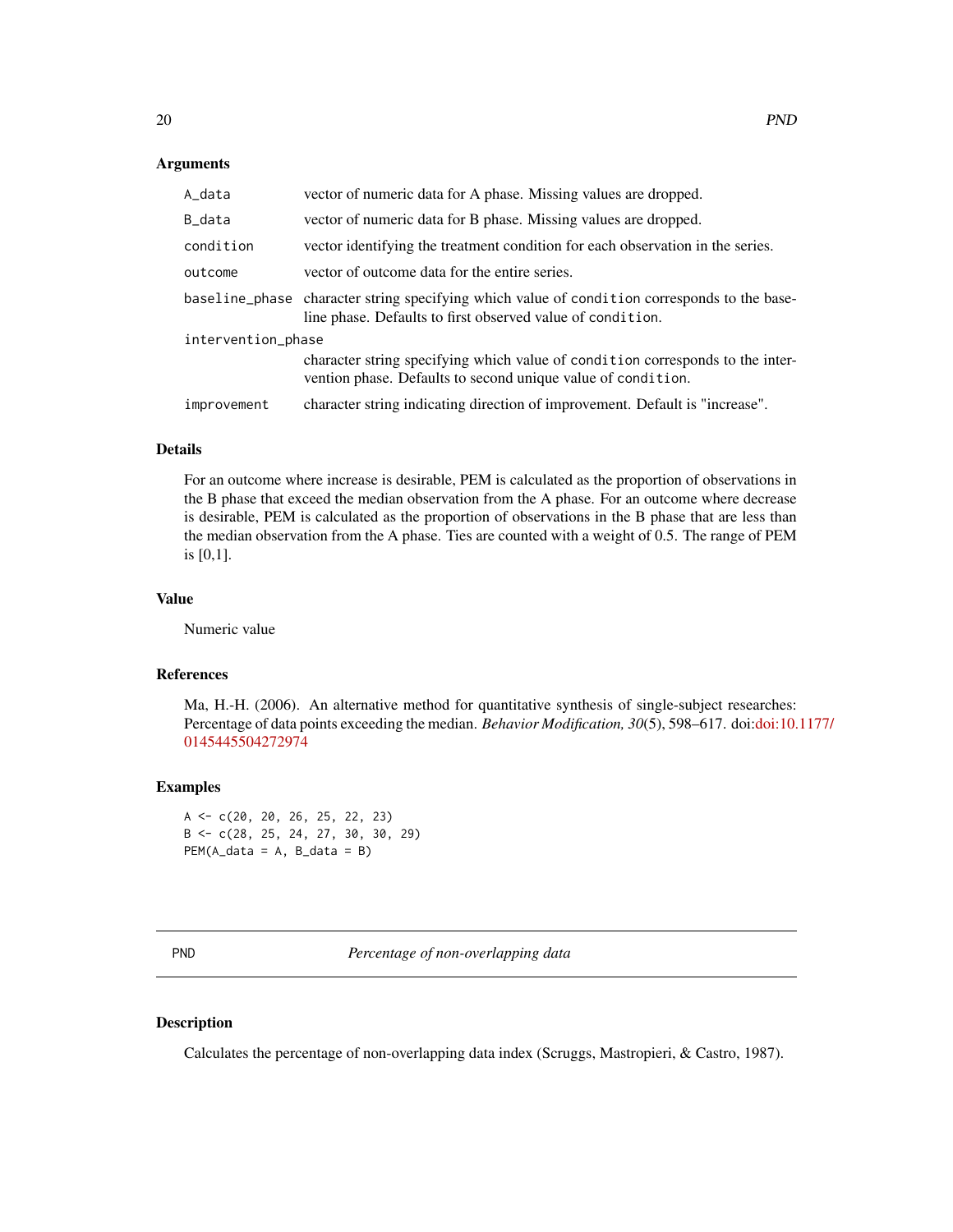# $PND$  21

# Usage

```
PND(
  A_data,
  B_data,
  condition,
  outcome,
  baseline_phase = NULL,
  intervention_phase = NULL,
  improvement = "increase"
)
```
# Arguments

| A_data             | vector of numeric data for A phase. Missing values are dropped.                                                                                            |
|--------------------|------------------------------------------------------------------------------------------------------------------------------------------------------------|
| B_data             | vector of numeric data for B phase. Missing values are dropped.                                                                                            |
| condition          | vector identifying the treatment condition for each observation in the series.                                                                             |
| outcome            | vector of outcome data for the entire series.                                                                                                              |
|                    | baseline_phase character string specifying which value of condition corresponds to the base-<br>line phase. Defaults to first observed value of condition. |
| intervention_phase |                                                                                                                                                            |
|                    | character string specifying which value of condition corresponds to the inter-<br>vention phase. Defaults to second unique value of condition.             |
| improvement        | character string indicating direction of improvement. Default is "increase".                                                                               |

# Details

For an outcome where increase is desirable, PND is calculated as the proportion of observations in the B phase that exceed the highest observation from the A phase. For an outcome where decrease is desirable, PND is the proportion of observations in the B phase that are less than the lowest observation from the A phase. The range of PND is [0,1].

# Value

Numeric value

# References

Scruggs, T. E., Mastropieri, M. A., & Casto, G. (1987). The quantitative synthesis of singlesubject research: Methodology and validation. *Remedial and Special Education, 8*(2), 24–43. doi[:doi:10.1177/074193258700800206](https://doi.org/10.1177/074193258700800206)

# Examples

```
A <- c(20, 20, 26, 25, 22, 23)
B <- c(28, 25, 24, 27, 30, 30, 29)
PND(A_data = A, B_data = B)
```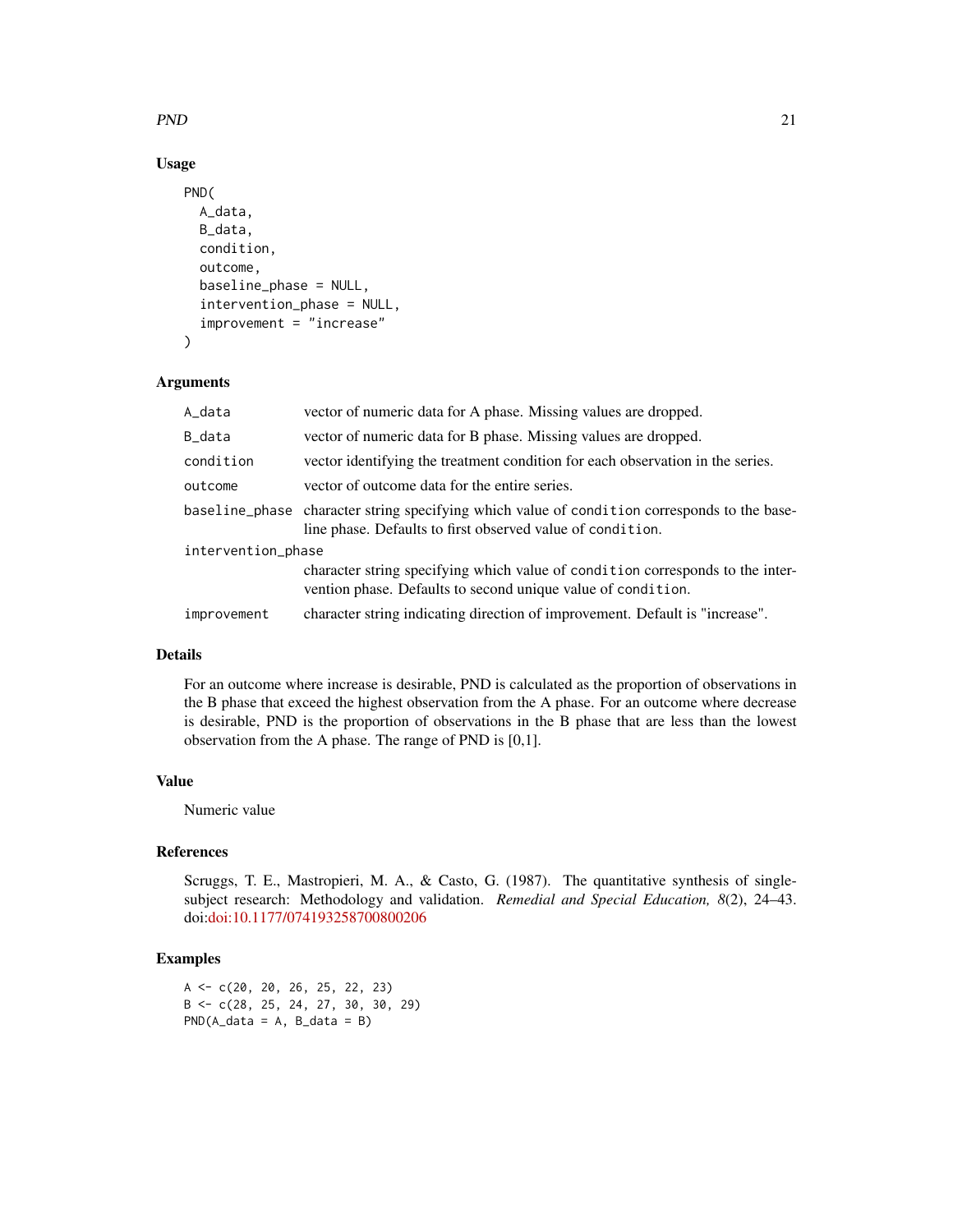<span id="page-21-0"></span>SCD\_effect\_sizes *SCD effect size calculator*

#### Description

An interactive tool for calculating effect size indices for single-case designs.

#### Usage

```
SCD_effect_sizes(browser = TRUE)
```
# Arguments

browser logical value indicating whether to launch the app in the system's default webbrowser. Defaults to TRUE.

Schmidt2007 *Schmidt (2007)*

## **Description**

Data from a study by Schmidt (2007). The variables are as follows:

- Behavior\_type. Outcome measure description (disruptive behavior or on task behavior).
- Procedure. The observation recording procedure used to measure the outcome.
- Metric. The metric in which the outcome measurement is expressed ("count" for natural counts; "percentage" for percentage of intervals)
- Session\_length. Length (in minutes) of the observation sessions
- Interval\_length. If an interval method was used, the length of the intervals (in seconds); NA otherwise.
- Case\_Pseudonym. Case Pseudonym provided by the authors.
- Session\_number. Within-series session-number.
- Phase. Label for each unique phase (e.g., A1 is the first baseline phase, B2 is the second treatment phase).
- Condition. Label indicating whether the outcome is in the baseline (A) or treatment (B) phase.
- Outcome. Outcome measurement.
- Phase\_num. Indicator for each pair of baseline and treatment phases.
- direction. Direction of therapeutic improvement for the outcome.
- n\_Intervals. If an interval method was used, the total number of intervals; NA otherwise.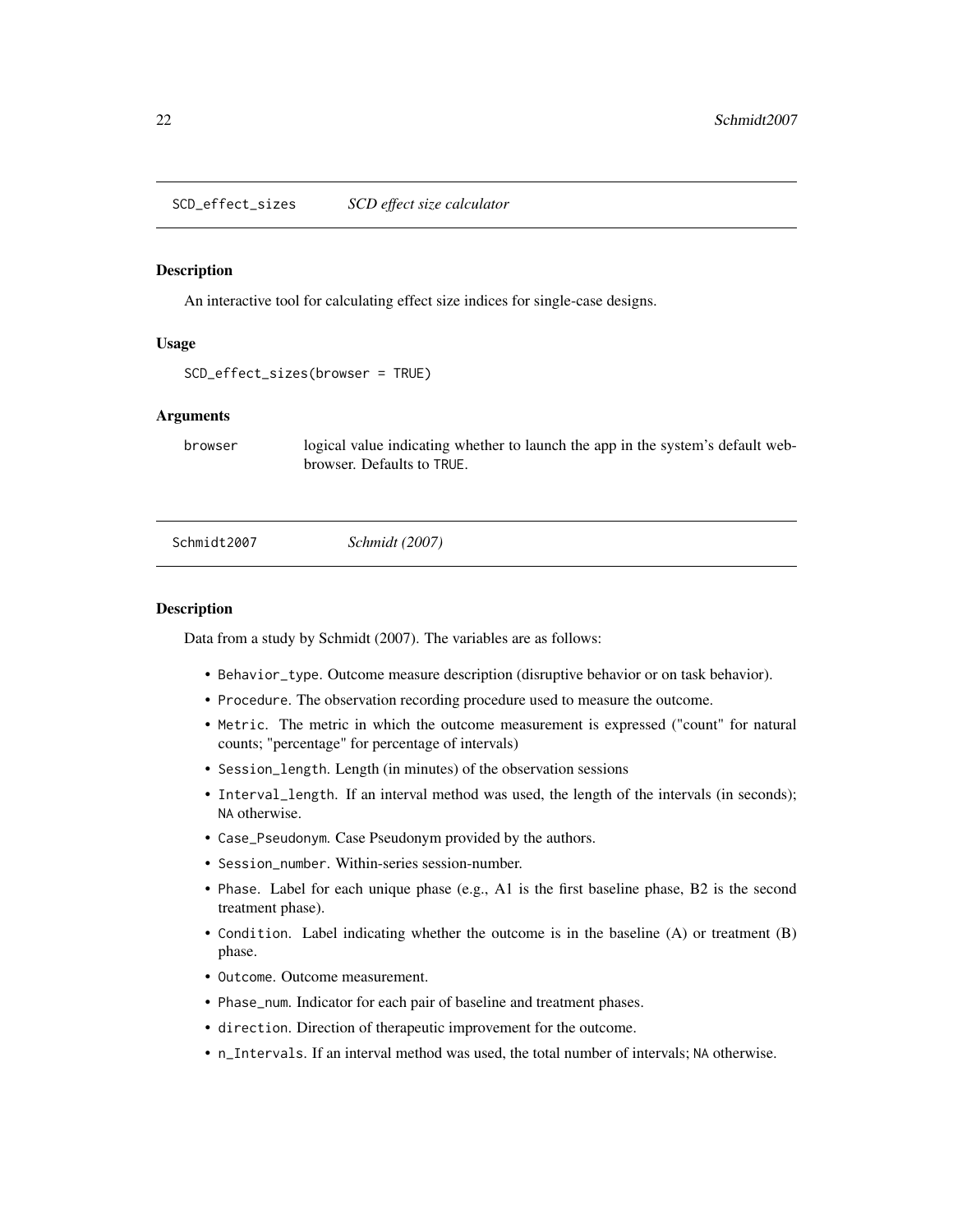#### <span id="page-22-0"></span> $Schmidt2012$  23

### Format

A data frame with 172 rows and 13 variables

#### Note

Data were reconstructed from figures in the source document. Consequently, outcome measurements in this dataset include additional error from the reconstruction process and may not exactly match the original source data.

In earlier versions of the package (0.5.0 and earlier), the Case\_Pseudonym variable contained incorrect labels for each case, which did not match the labels in the source document. Specifically, Faith was incorrectly labeled as Albert; Lilly was incorrectly labeled as Faith; and Albert was incorrectly labeled as Lilly.

#### Source

Schmidt, A. C. (2007). The effects of a group contingency on group and individual behavior in an urban first-grade classroom. Masters Thesis, University of Kansas, Department of Applied Behavioral Sciences. ProQuest Dissertations & Theses Global, thesis number 1443719. https://kuscholarworks.ku.edu/bitstream/ha

Schmidt2012 *Schmidt and Stichter (2012)*

#### Description

Data from an ABAB design conducted by Schmidt and Stichter (2012). All data were collected via continuous recording. The variables are as follows:

- Case. Participant identifier.
- Behavior. Behavior type (Conversation, Initiations, or Responses).
- Trt Treatment indicators.
- Outcome. Outcome scores.
- Session\_num. Measurement occasion.
- Session\_length Length of the observation session.
- Procedure The metric in which the outcome measurement is expressed, all "other".

#### Format

A data frame with 180 rows and 5 variables

#### Source

Schmidt, C., & Stichter, J. P. (2012). The use of peer-mediated interventions to promote the generalization of social competence for adolescents with high-functioning autism and Asperger's syndrome. *Exceptionality*, 20(2), 94-113. doi:10.1080/09362835.2012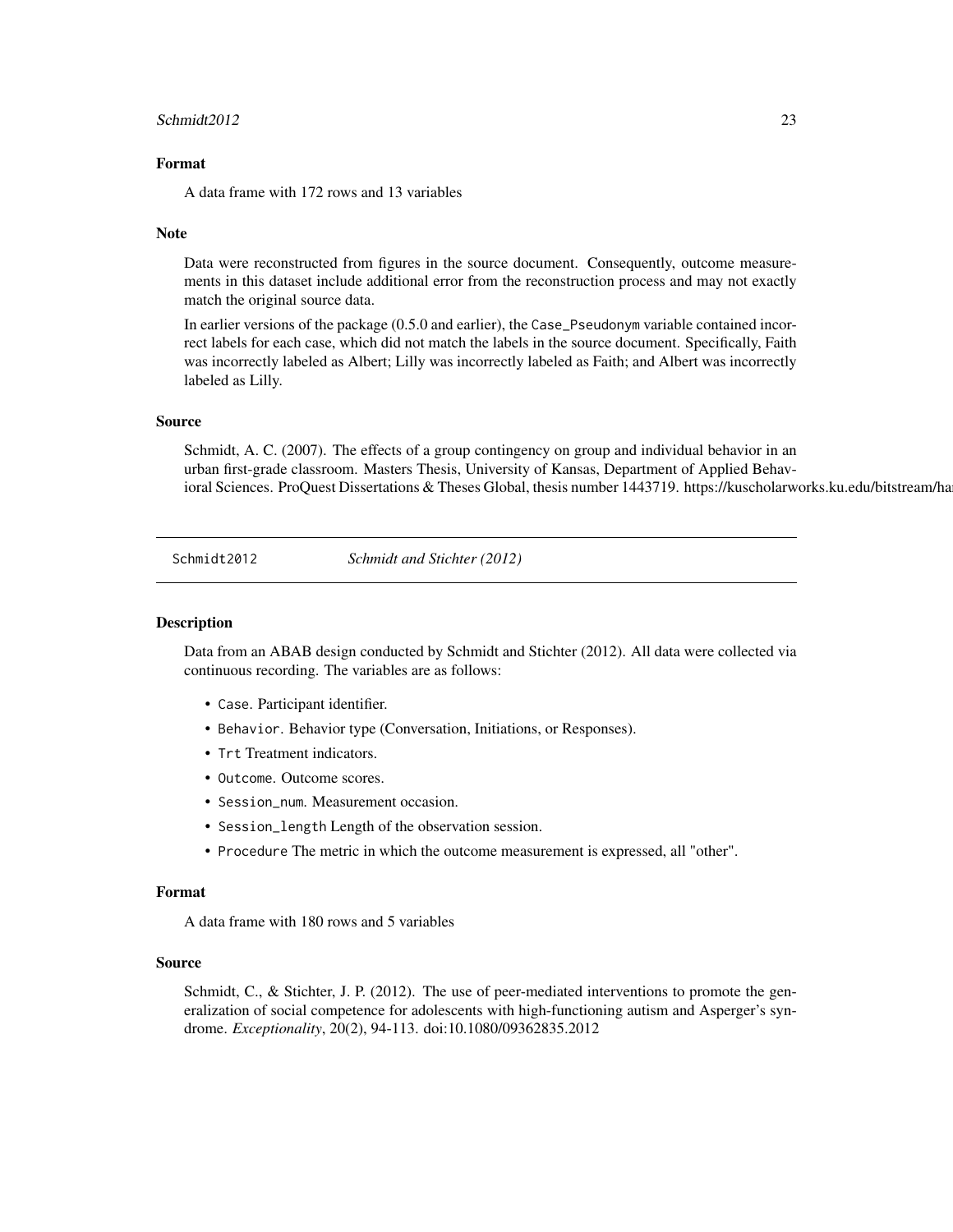<span id="page-23-0"></span>

# Description

Open an interactive tool for calculating the gradual effects model for SCDs.

#### Usage

```
shine_gem_scd(browser = TRUE)
```
# Arguments

browser logical value indicating whether to launch the app in the system's default webbrowser. Defaults to TRUE.

# Examples

## Not run: shine\_gem\_scd()

## End(Not run)

Shogren *Shogren et al. (2004)*

#### Description

Data from a systematic review by Shogren et al. (2004) on the effects of choice-making interventions. These data were compiled and re-analyzed in Pustejovsky (2015). The variables are as follows:

- Study. An ID for each study in the systematic review.
- Case. Case Pseudonym provided by the authors.
- Measure. Type of behavior observed as the outcome measure
- Phase. Phase indicator, baseline phase is "No Choice" and treatment phase is "Choice."
- Percentage. For those outcomes measured as percentage, outcomes value. NA for count outcomes.
- Observed. For those outcomes measured as count, outcome value. NA for percentage outcomes.
- Possible. For counts out of a maximum, lists the maximum value.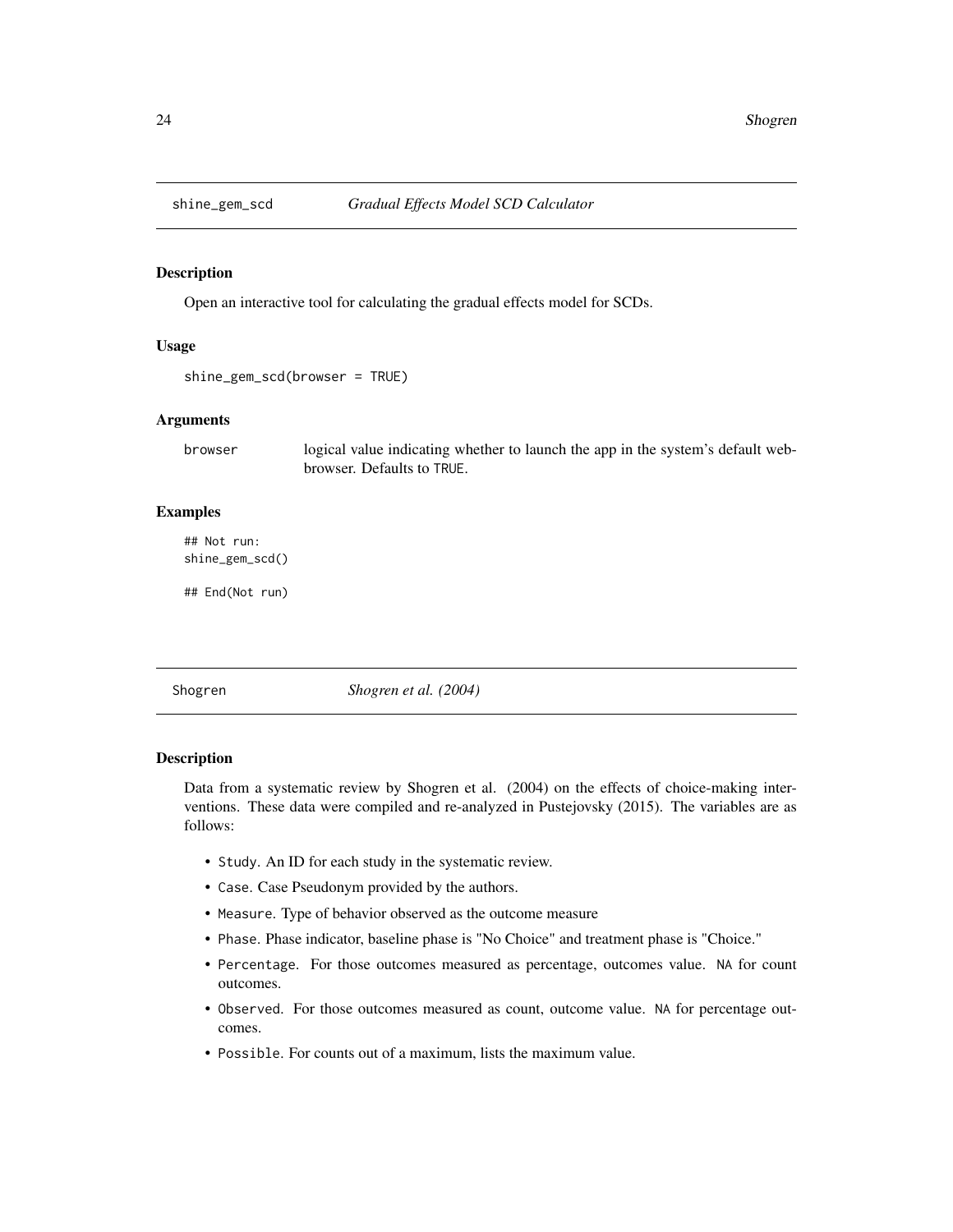- <span id="page-24-0"></span>• Recording\_procedure Recording procedure. CDR = "Continuous Duration Recording", EC = "Event Counting", "MTS = "Momentary Time Sampling", and PIR = "Partial Interval Recording."
- Session\_length. Length of the observation session in minutes.
- interval\_length. Length of the observation intervals for data observed using MTS or PIR.
- outcome. Value for the outcome for all outcome types.
- direction. Direction of therapeutic improvement for the outcome.

# Format

A data frame with 634 rows and 15 variables

#### Source

Shogren, K. A., Faggella-Luby, M. N., Bae, S. J., & Wehmeyer, M. L. (2004). The effect of choicemaking as an intervention for problem behavior. *Journal of Positive Behavior Interventions, 6*(4), 228–237.

# References

Pustejovsky, J.E. (2015). Measurement-comparable effect sizes for single-case studies of freeoperant behavior. *Psychological Methods, 20*(3), 342–359.

SMD *Within-case standardized mean difference*

#### Description

Calculates the within-case standardized mean difference effect size index

```
SMD(
  A_data,
 B_data,
  condition,
  outcome,
  baseline_phase = NULL,
  intervention_phase = NULL,
  improvement = "increase",
  std_dev = "baseline",
 bias_correct = TRUE,
  confidence = 0.95)
```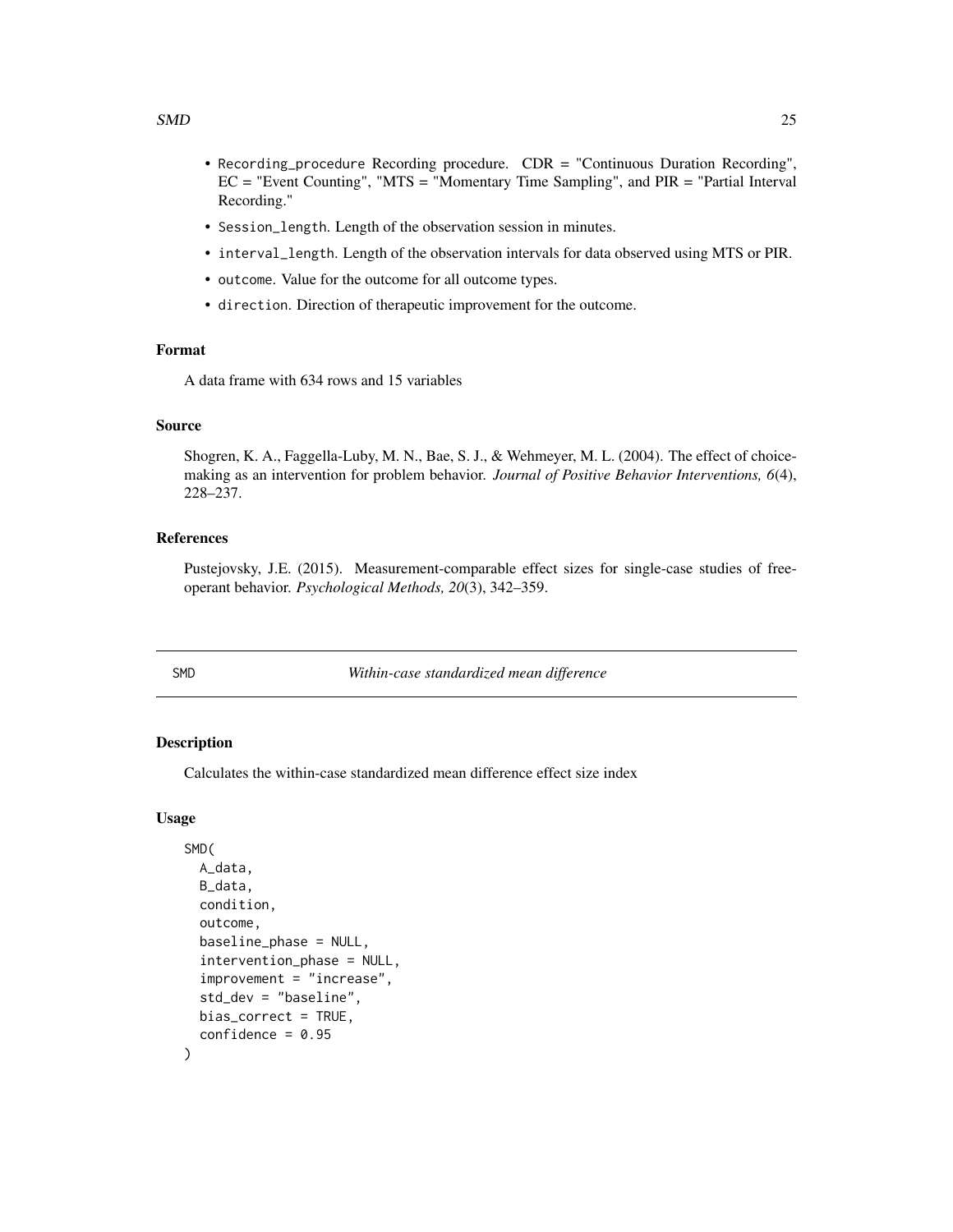# **Arguments**

| A_data             | vector of numeric data for A phase. Missing values are dropped.                                                                                                                                                                                 |
|--------------------|-------------------------------------------------------------------------------------------------------------------------------------------------------------------------------------------------------------------------------------------------|
| B_data             | vector of numeric data for B phase. Missing values are dropped.                                                                                                                                                                                 |
| condition          | vector identifying the treatment condition for each observation in the series.                                                                                                                                                                  |
| outcome            | vector of outcome data for the entire series.                                                                                                                                                                                                   |
|                    | baseline_phase character string specifying which value of condition corresponds to the base-<br>line phase. Defaults to first observed value of condition.                                                                                      |
| intervention_phase |                                                                                                                                                                                                                                                 |
|                    | character string specifying which value of condition corresponds to the inter-<br>vention phase. Defaults to second unique value of condition.                                                                                                  |
| improvement        | character string indicating direction of improvement. Default is "increase".                                                                                                                                                                    |
| std_dev            | character string controlling how to calculate the standard deviation in the de-<br>nominator of the effect size. Set to "baseline" (the default) to use the baseline<br>standard deviation. Set to "pool" to use the pooled standard deviation. |
| bias_correct       | logical value indicating whether to use bias-correction (i.e., Hedges' g). Default<br>is TRUE                                                                                                                                                   |
| confidence         | confidence level for the reported interval estimate. Set to NULL to omit confi-<br>dence interval calculations.                                                                                                                                 |

# Details

The standardized mean difference parameter is defined as the difference between the mean level of the outcome in phase B and the mean level of the outcome in phase A, scaled by the within-case standard deviation of the outcome in phase A. The parameter is estimated using sample means and sample standard deviations and (optionally) making a small-sample correction.

By default, the scaling factor is estimated using the sample standard deviation in phase A (the baseline phase) only. Set std\_dev = "pool" to use the sample standard deviation pooled across both phases. Hedges' (1981) small-sample bias correction is applied by default.

### Value

A list containing the estimate, standard error, and confidence interval.

# Examples

A <- c(20, 20, 26, 25, 22, 23) B <- c(28, 25, 24, 27, 30, 30, 29) SMD(A\_data = A, B\_data = B, bias\_correct = FALSE)  $SMD(A_data = A, B_data = B)$  $SMD(A_data = A, B_data = B, std\_dev = "pool")$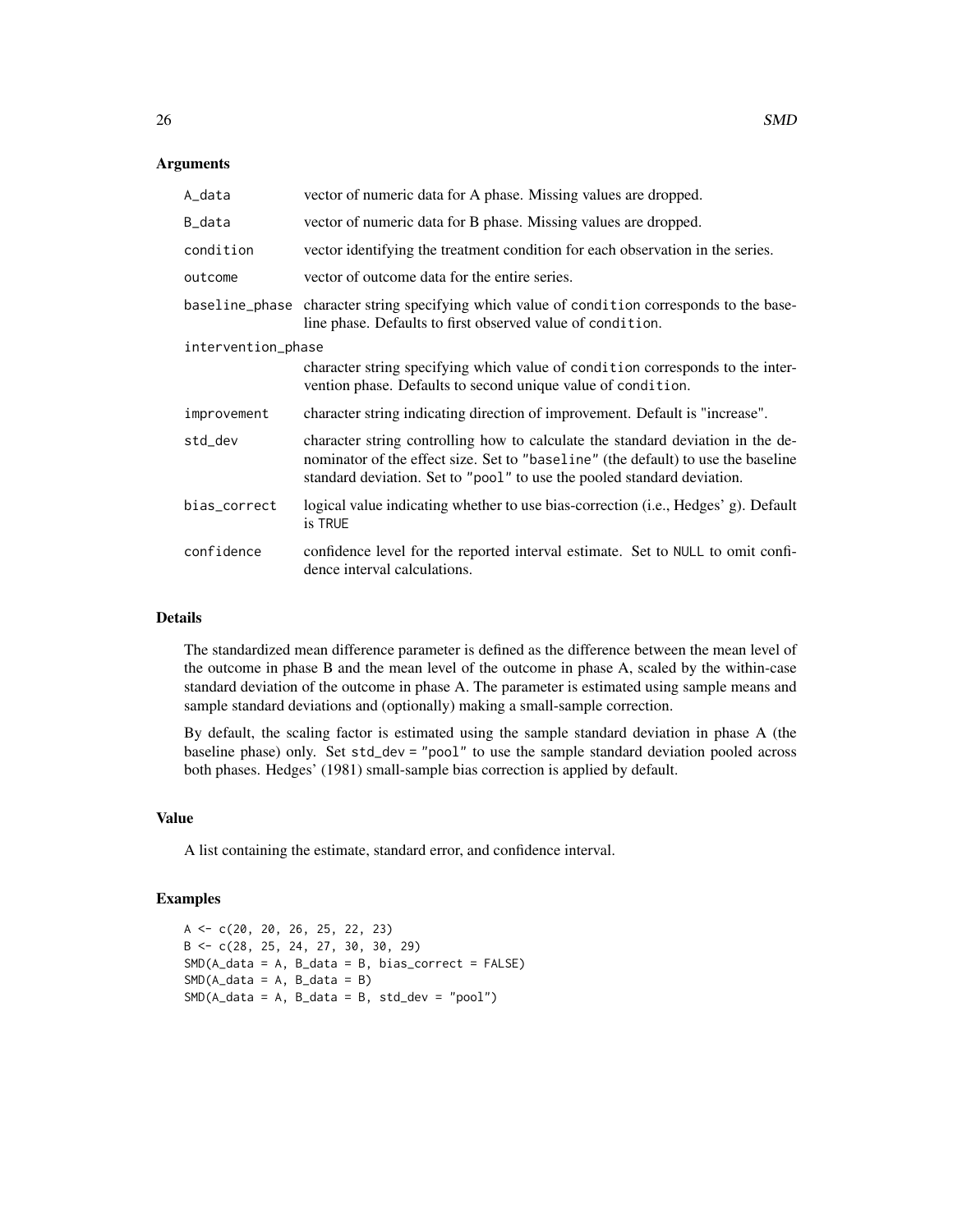# <span id="page-26-1"></span><span id="page-26-0"></span>Description

Calculates the Tau (non-overlap) index (Parker, Vannest, Davis, & Sauber 2011).

# Usage

```
Tau(
  A_data,
  B_data,
  condition,
  outcome,
  baseline_phase = NULL,
  intervention_phase = NULL,
  improvement = "increase",
  SE = "unbiased",
  confidence = 0.95,trunc_const = FALSE
)
```
# Arguments

| A_data             | vector of numeric data for A phase. Missing values are dropped.                                                                                                                                                                                                                                                                                                   |
|--------------------|-------------------------------------------------------------------------------------------------------------------------------------------------------------------------------------------------------------------------------------------------------------------------------------------------------------------------------------------------------------------|
| B_data             | vector of numeric data for B phase. Missing values are dropped.                                                                                                                                                                                                                                                                                                   |
| condition          | vector identifying the treatment condition for each observation in the series.                                                                                                                                                                                                                                                                                    |
| outcome            | vector of outcome data for the entire series.                                                                                                                                                                                                                                                                                                                     |
|                    | baseline_phase character string specifying which value of condition corresponds to the base-<br>line phase. Defaults to first observed value of condition.                                                                                                                                                                                                        |
| intervention_phase |                                                                                                                                                                                                                                                                                                                                                                   |
|                    | character string specifying which value of condition corresponds to the inter-<br>vention phase. Defaults to second unique value of condition.                                                                                                                                                                                                                    |
| improvement        | character string indicating direction of improvement. Default is "increase".                                                                                                                                                                                                                                                                                      |
| <b>SE</b>          | character value indicating which formula to use for calculating the standard error<br>of NAP, with possible values "unbiased" for the exactly unbiased estimator,<br>"Hanley" for the Hanley-McNeil estimator, "null" for the (known) variance<br>under the null hypothesis of no effect, or "none" to not calculate a standard<br>error. Defaults to "unbiased". |
| confidence         | confidence level for the reported interval estimate. Set to NULL to omit confi-<br>dence interval calculations.                                                                                                                                                                                                                                                   |
| trunc_const        | logical value indicating whether to return the truncation constant used to calcu-<br>late the standard error.                                                                                                                                                                                                                                                     |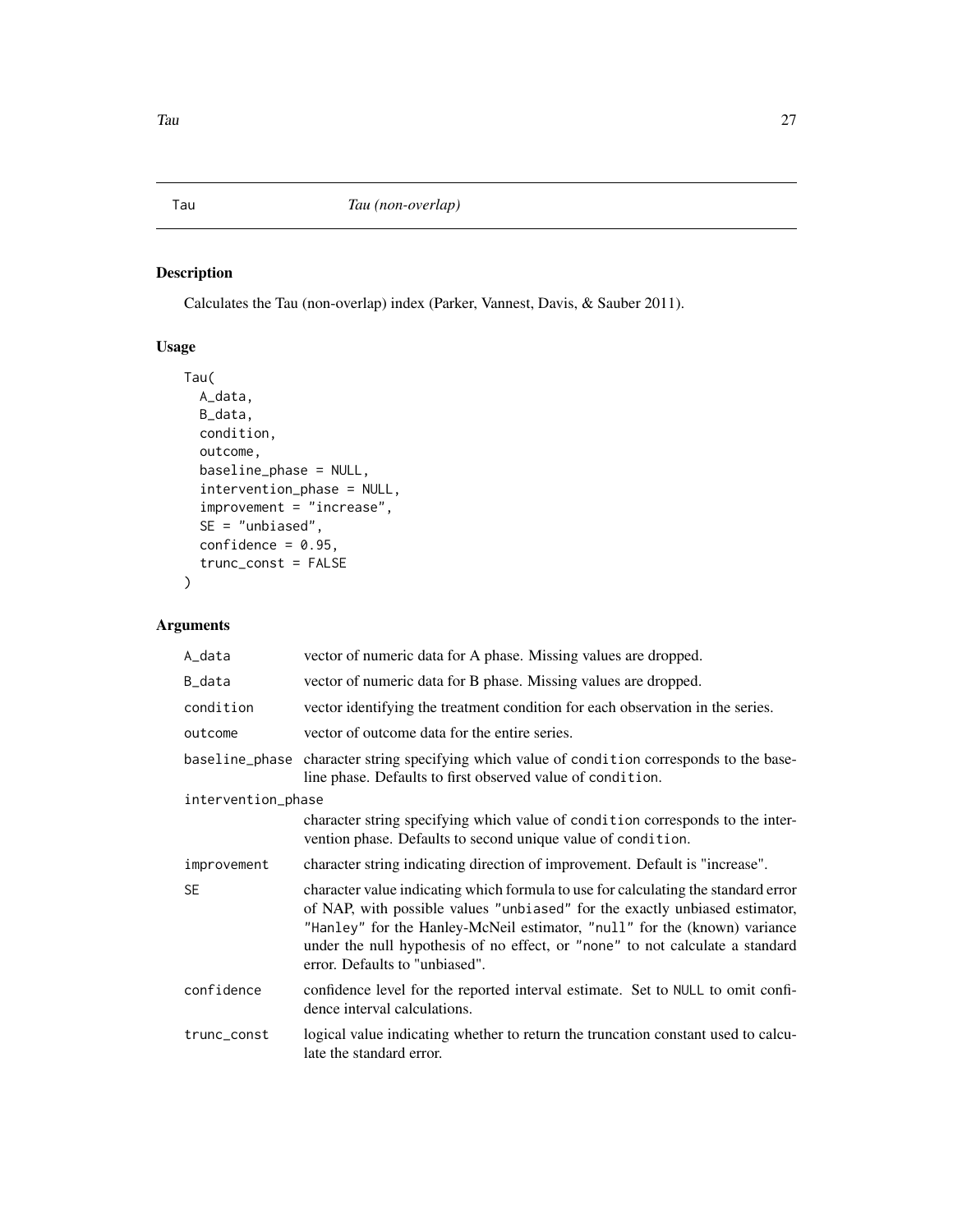# <span id="page-27-0"></span>Details

Tau (non-overlap) a linear re-scaling of [NAP](#page-15-1) to the range  $[-1,1]$ , with a null value of 0.

Standard errors and confidence intervals for Tau are based on transformations of the corresponding SEs and CIs for [NAP](#page-15-1).

# Value

A list containing the estimate, standard error, and/or confidence interval.

# References

Parker, R. I., Vannest, K. J., Davis, J. L., & Sauber, S. B. (2011). Combining nonoverlap and trend for single-case research: Tau-U. *Behavior Therapy, 42*(2), 284–299. doi[:doi:10.1016/j.beth.2010.08.006](https://doi.org/10.1016/j.beth.2010.08.006)

# Examples

A <- c(20, 20, 26, 25, 22, 23)  $B \leq C(28, 25, 24, 27, 30, 30, 29)$  $Tau(A_data = A, B_data = B)$ 

<span id="page-27-1"></span>Tau\_BC *Tau-BC*

#### Description

Calculates the baseline-corrected Tau index (Tarlow 2017).

```
Tau_BC(
  A_data,
  B_data,
  condition,
  outcome,
  baseline_phase = NULL,
  intervention_phase = NULL,
  improvement = "increase",
  SE = "unbiased",confidence = 0.95,trunc_const = FALSE,
  Kendall = FALSE,
  pretest_trend = FALSE,
  report_correction = FALSE,
  warn = TRUE
)
```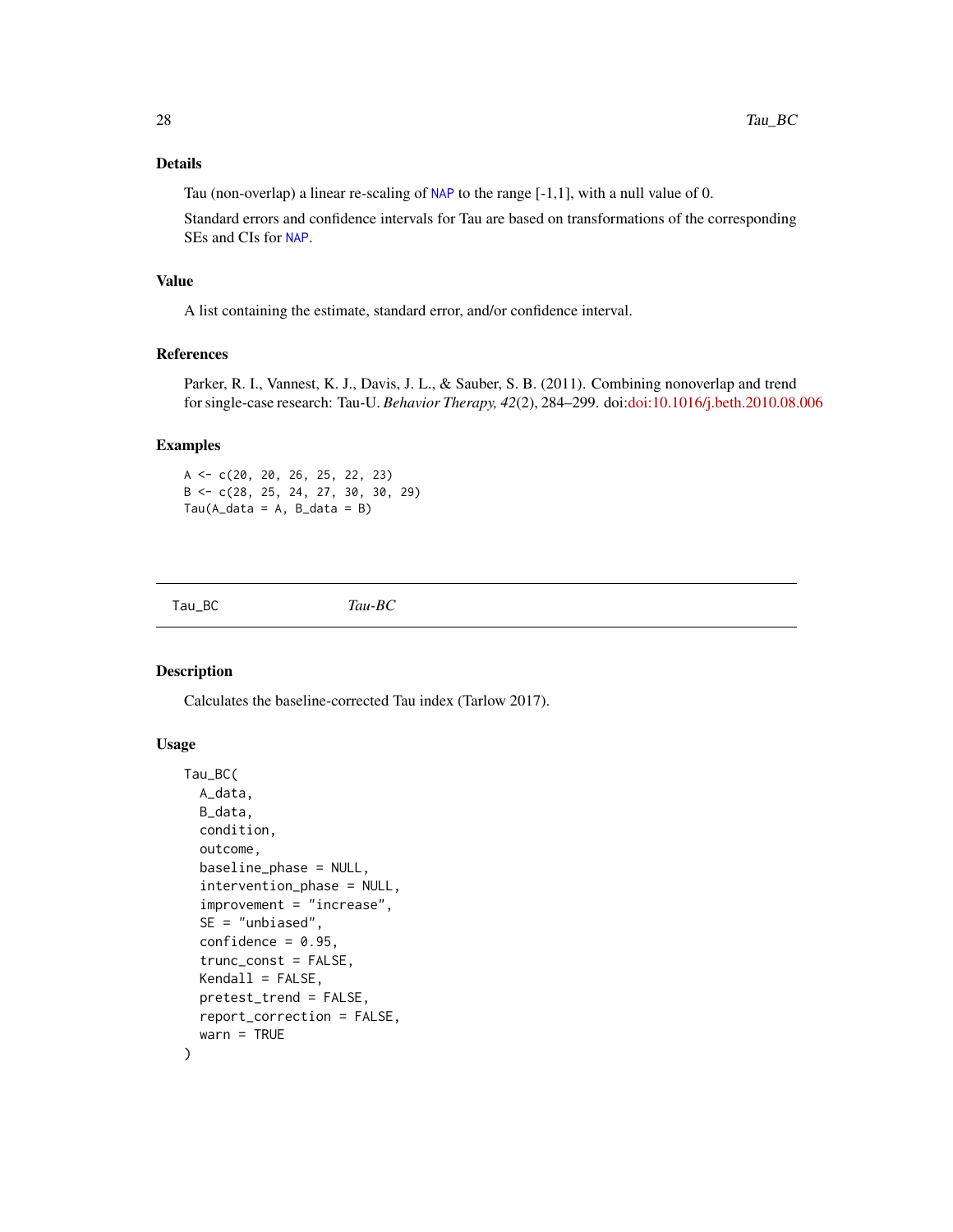#### <span id="page-28-0"></span>Tau\_BC 29

# Arguments

| A_data             | vector of numeric data for A phase. Missing values are dropped.                                                                                                                                                                                                                                                                                                                                                                                                                                                                                                                                             |
|--------------------|-------------------------------------------------------------------------------------------------------------------------------------------------------------------------------------------------------------------------------------------------------------------------------------------------------------------------------------------------------------------------------------------------------------------------------------------------------------------------------------------------------------------------------------------------------------------------------------------------------------|
| B_data             | vector of numeric data for B phase. Missing values are dropped.                                                                                                                                                                                                                                                                                                                                                                                                                                                                                                                                             |
| condition          | vector identifying the treatment condition for each observation in the series.                                                                                                                                                                                                                                                                                                                                                                                                                                                                                                                              |
| outcome            | vector of outcome data for the entire series.                                                                                                                                                                                                                                                                                                                                                                                                                                                                                                                                                               |
| baseline_phase     | character string specifying which value of condition corresponds to the base-<br>line phase. Defaults to first observed value of condition.                                                                                                                                                                                                                                                                                                                                                                                                                                                                 |
| intervention_phase |                                                                                                                                                                                                                                                                                                                                                                                                                                                                                                                                                                                                             |
|                    | character string specifying which value of condition corresponds to the inter-<br>vention phase. Defaults to second unique value of condition.                                                                                                                                                                                                                                                                                                                                                                                                                                                              |
| improvement        | character string indicating direction of improvement. Default is "increase".                                                                                                                                                                                                                                                                                                                                                                                                                                                                                                                                |
| <b>SE</b>          | character value indicating which formula to use for calculating the standard error<br>of Tau-BC, with possible values "unbiased" for the exactly unbiased estimator,<br>"Hanley" for the Hanley-McNeil estimator, "null" for the (known) variance<br>under the null hypothesis of no effect, or "none" to not calculate a standard<br>error. Defaults to "unbiased". Note that the "unbiased" standard error is unbiased<br>for Tau, but not necessarily unbiased for Tau_BC. None of the standard error<br>formulas account for the additional uncertainty due to use of the baseline trend<br>correction. |
| confidence         | confidence level for the reported interval estimate. Set to NULL to omit confi-<br>dence interval calculations.                                                                                                                                                                                                                                                                                                                                                                                                                                                                                             |
| trunc_const        | logical value indicating whether to return the truncation constant used to calcu-<br>late the standard error.                                                                                                                                                                                                                                                                                                                                                                                                                                                                                               |
| Kendall            | logical value indicating whether to use Kendall's rank correlation to calculate<br>the Tau effect size measure. If TRUE, the Kendall's rank correlation (with adjust-<br>ment for ties) is calculated between the data and a dummy coded phase variable,<br>which is consistent with the method used in Tarlow (2017). Default is FALSE,<br>which calculates Tau (non-overlap) index (without adjustment for ties).                                                                                                                                                                                         |
| pretest_trend      | significance level for the initial baseline trend test. The raw data are corrected<br>and Tau_BC is calculated only if the baseline trend is statistically significant.<br>Otherwise, Tau_BC is equal to Tau. Default is FALSE, which always adjusts for<br>the baseline trend.                                                                                                                                                                                                                                                                                                                             |
| report_correction  |                                                                                                                                                                                                                                                                                                                                                                                                                                                                                                                                                                                                             |
|                    | logical value indicating whether to report the baseline corrected slope and inter-<br>cept values. Default is FALSE.                                                                                                                                                                                                                                                                                                                                                                                                                                                                                        |
| warn               | logical value indicating whether to print a message regarding the outcome of the<br>baseline trend test. Default is TRUE.                                                                                                                                                                                                                                                                                                                                                                                                                                                                                   |

# Details

Tau-BC is an elaboration of the [Tau](#page-26-1) that includes a correction for baseline trend. The calculation of Tau-BC involves two or three steps, depending on the pretest\_trend argument.

If pretest\_trend = FALSE (the default), the first step involves adjusting the outcomes for baseline trend estimated using Theil-Sen regression. In the second step, the residuals from Theil-Sen regression are used to calculate the Tau (using either Kendall's rank correlation, with adjustment for ties, or computing Tau directly, without adjustment for ties).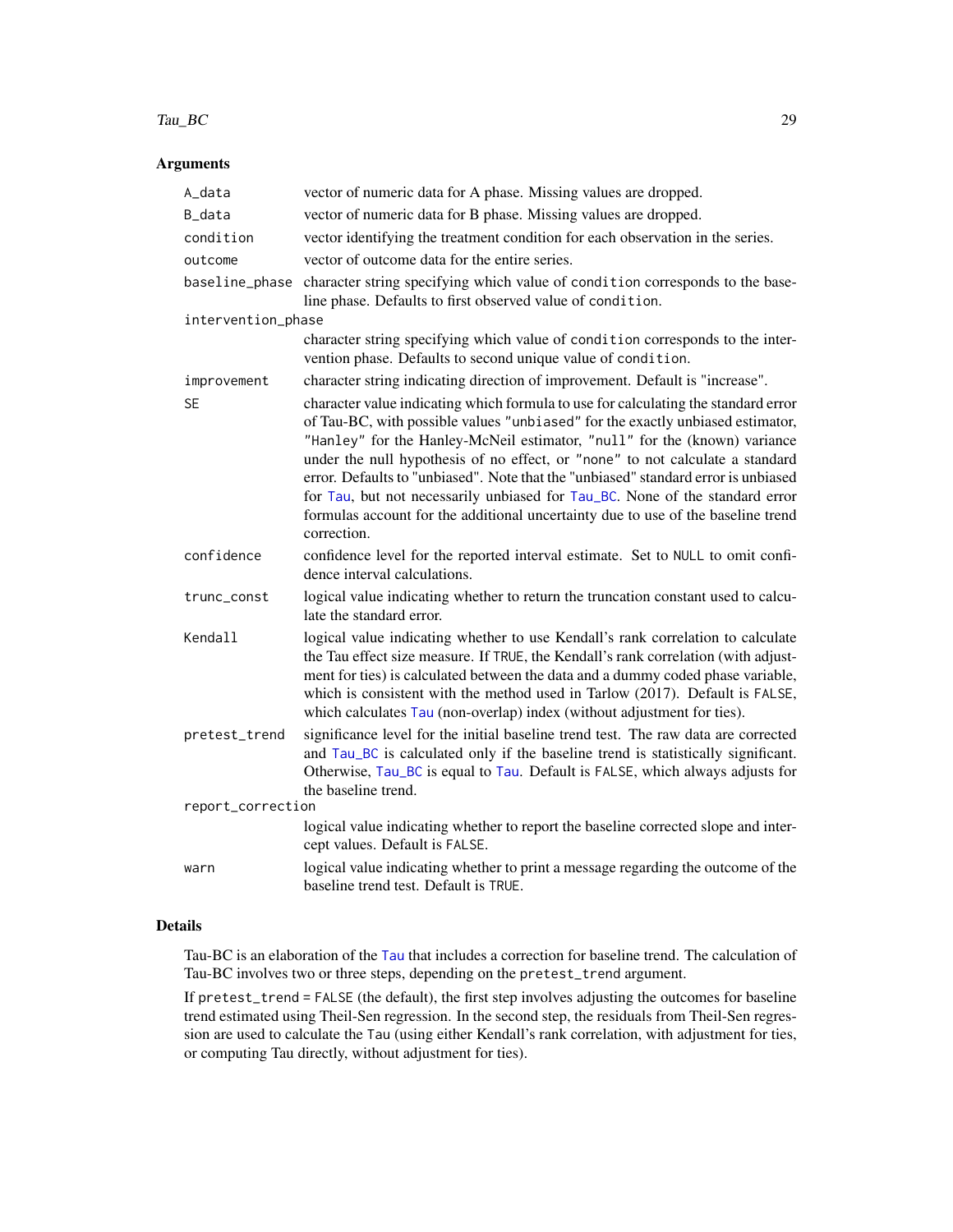<span id="page-29-0"></span>Alternately, pretest\_trend can be set equal to a significance level between 0 and 1 (e.g. pretest\_trend = .05, as suggested by Tarlow (2017). In this case, the first step involves a significance test for the slope of the baseline trend based on Kendall's rank correlation. If the slope is not significantly different from zero, then no baseline trend adjustment is made and Tau-BC is set equal to Tau index. If the slope is significantly different from zero, then in the second step, the outcomes are adjusted for baseline trend using Theil-Sen regression. Then, in the third step, the residuals from Theil-Sen regression are used to calculate the Tau index. If Kendall = FALSE (the default), then [Tau](#page-26-1) (non-overlap) index is calculated. If Kendall = TRUE, then Kendall's rank correlation is calculated, including adjustment for ties, as in Tarlow (2017).

Note that the standard error formulas are based on the standard errors for [Tau](#page-26-1) (non-overlap) and they do not account for the additional uncertainty due to use of the baseline trend correction (nor to the pre-test for statistical significance of baseline trend, if used).

#### Value

A list containing the estimate, standard error, and/or confidence interval.

#### References

Tarlow, K. R. (2017). An improved rank correlation effect size statistic for single-case designs: Baseline corrected Tau. *Behavior modification, 41*(4), 427-467. doi[:doi:10.1177/0145445516676750](https://doi.org/10.1177/0145445516676750)

#### See Also

[Tau](#page-26-1), [Tau\\_U](#page-29-1)

#### Examples

A <- c(20, 20, 26, 25, 22, 23) B <- c(28, 25, 24, 27, 30, 30, 29)  $Tau_BC(A_data = A, B_data = B)$ 

<span id="page-29-1"></span>

Tau\_U *Tau-U*

# **Description**

Calculates the Tau-U index with baseline trend correction (Parker, Vannest, Davis, & Sauber 2011).

```
Tau_U(
  A_data,
 B_data,
  condition,
  outcome,
  baseline_phase = NULL,
```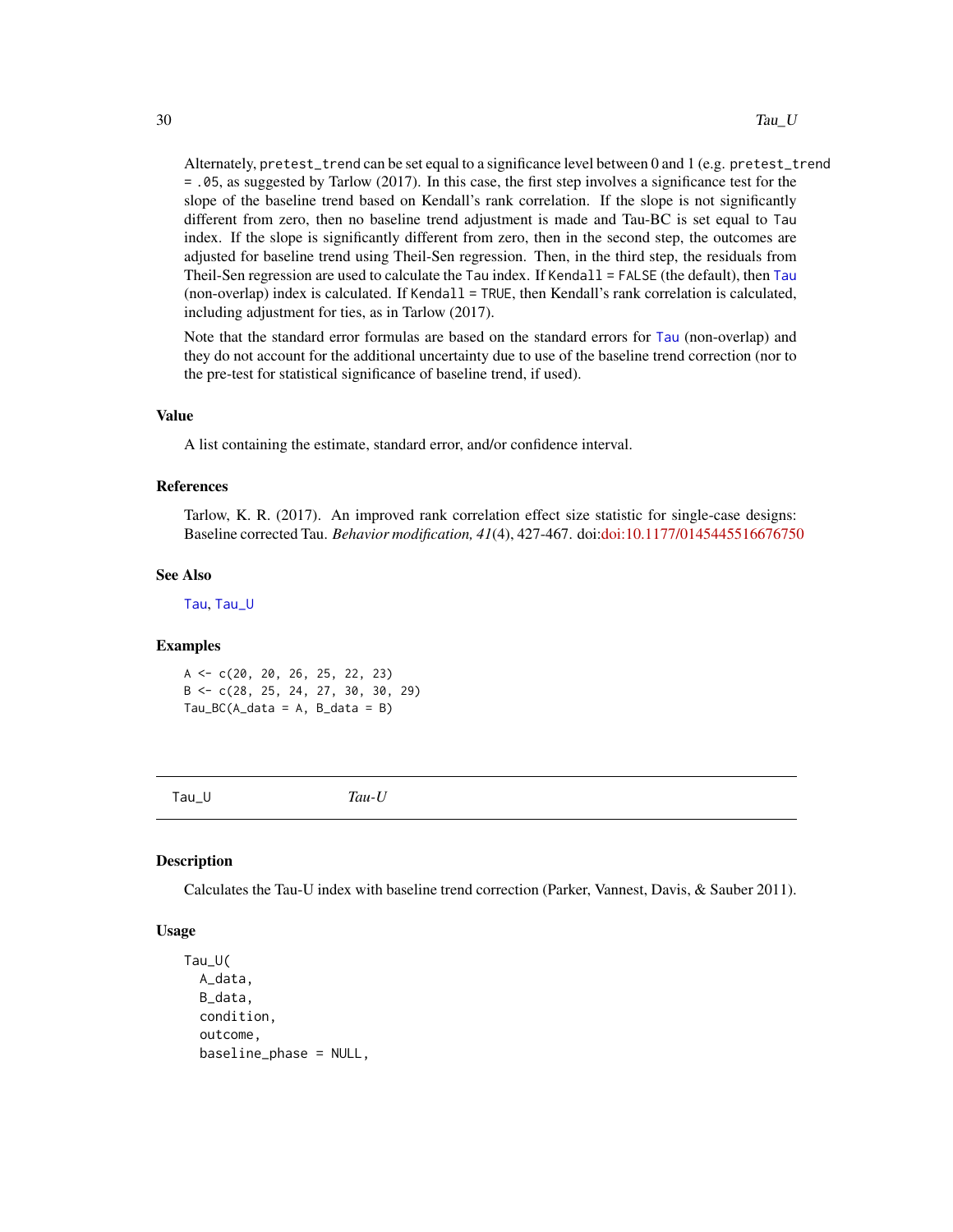```
intervention_phase = NULL,
  improvement = "increase"
\lambda
```
# Arguments

| A_data             | vector of numeric data for A phase, sorted in order of session number. Missing<br>values are dropped.                                                      |
|--------------------|------------------------------------------------------------------------------------------------------------------------------------------------------------|
| B_data             | vector of numeric data for B phase. Missing values are dropped.                                                                                            |
| condition          | vector identifying the treatment condition for each observation in the series.                                                                             |
| outcome            | vector of outcome data for the entire series.                                                                                                              |
|                    | baseline_phase character string specifying which value of condition corresponds to the base-<br>line phase. Defaults to first observed value of condition. |
| intervention_phase |                                                                                                                                                            |
|                    | character string specifying which value of condition corresponds to the inter-<br>vention phase. Defaults to second unique value of condition.             |
| improvement        | character string indicating direction of improvement. Default is "increase".                                                                               |

# Details

Tau-U is an elaboration of the [Tau](#page-26-1) that includes a correction for baseline trend. It is calculated as Kendall's S statistic for the comparison between the phase B data and the phase A data, plus Kendall's S statistic for the A phase observations, scaled by the product of the number of observations in each phase.

Note that A\_data must be ordered by session number.

# Value

Numeric value

#### References

Parker, R. I., Vannest, K. J., Davis, J. L., & Sauber, S. B. (2011). Combining nonoverlap and trend for single-case research: Tau-U. *Behavior Therapy, 42*(2), 284–299. doi[:doi:10.1016/j.beth.2010.08.006](https://doi.org/10.1016/j.beth.2010.08.006)

# Examples

A <- c(20, 20, 26, 25, 22, 23) B <- c(28, 25, 24, 27, 30, 30, 29)  $Tau_U(A_data = A, B_data = B)$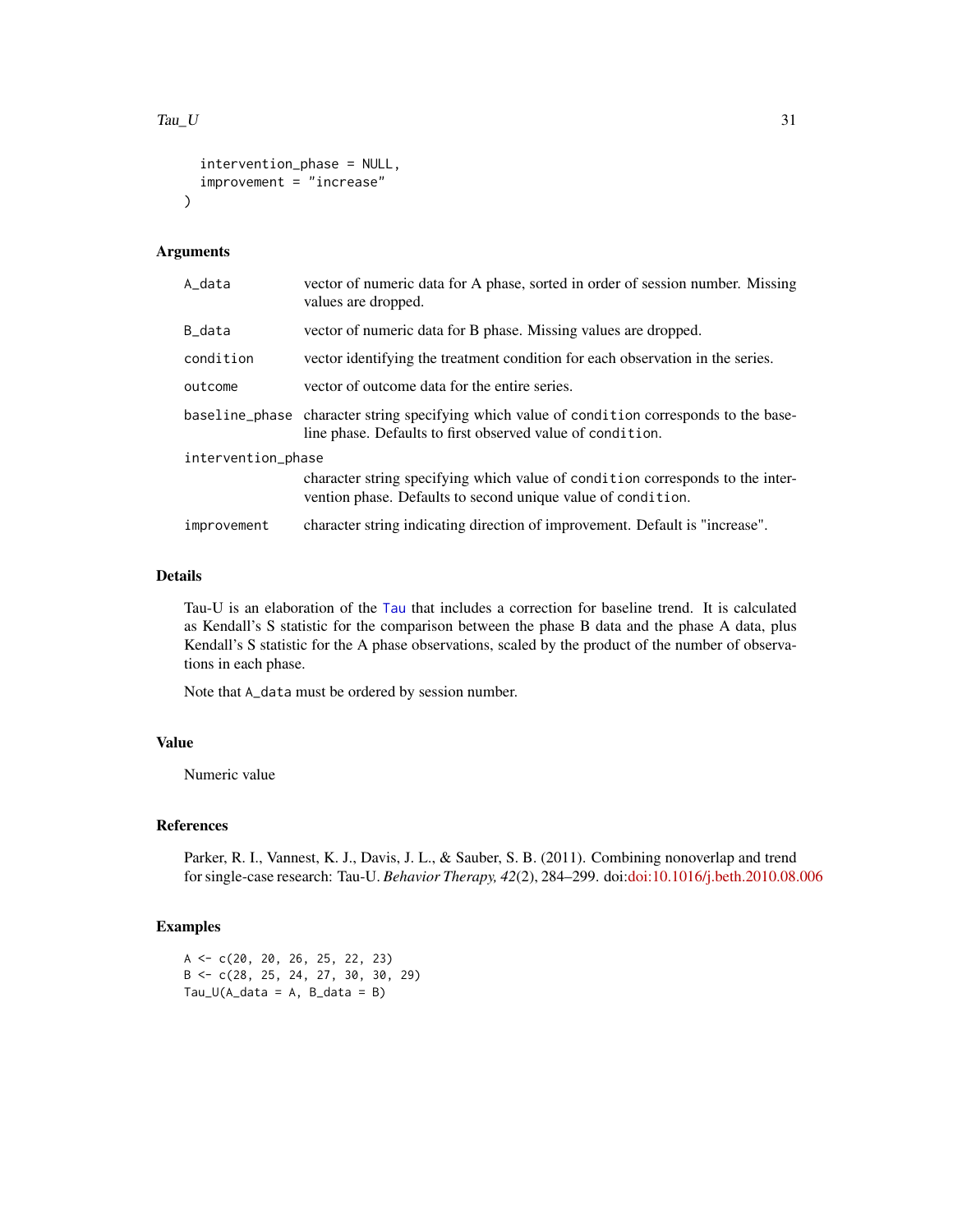#### <span id="page-31-0"></span>Description

Data from an ABAB design conducted by Thorne and Kamps (2008). These data were used as an example in Swan and Pustejovsky (2017). Academic engagement was collected via continuous recording (marked as "other") and inappropriate verbalizations were collected via event counting (marked as "count"). The variables are as follows:

- Measure. Outcome measure description (academic engagement or inappropriate verbalizations).
- Case. Participant identifier.
- Session\_number. Measurement occasion.
- Outcome. Outcome scores
- Trt. Treatment indicators.
- Session\_length. Length of the observation session.
- Measure. The metric in which the outcome measurement is expressed (count or other).

#### Format

A data frame with 776 rows and 5 variables

#### Source

Thorne, S., & Kamps, D. (2008). The effects of a group contingency intervention on academic engagement and problem behavior of at-risk students. *Behavior Analysis in Practice, 1*(2), 12-18.

# References

Swan, D. M., & Pustejovsky, J. E. (2017). A gradual effects model for single-case designs. http://doi.org/10.17605/OSF.IO/G

Wright2012 *Wright & McCathren (2012)*

# Description

Data from a multiple baseline design conducted by Wright and McCathren (2012), which evaluated the effects of two types of social story interventions (a basic social story and a modified social story) on the behavior of four children with autism. Both dependent variables were measured using frequency counting for 10 minute observation sessions. The variables are as follows:

- Participant Participant identifier.
- Session Session number.
- Condition Phase of the design (baseline, intervention A, or intervention B.
- Problem\_behavior Outcome scores.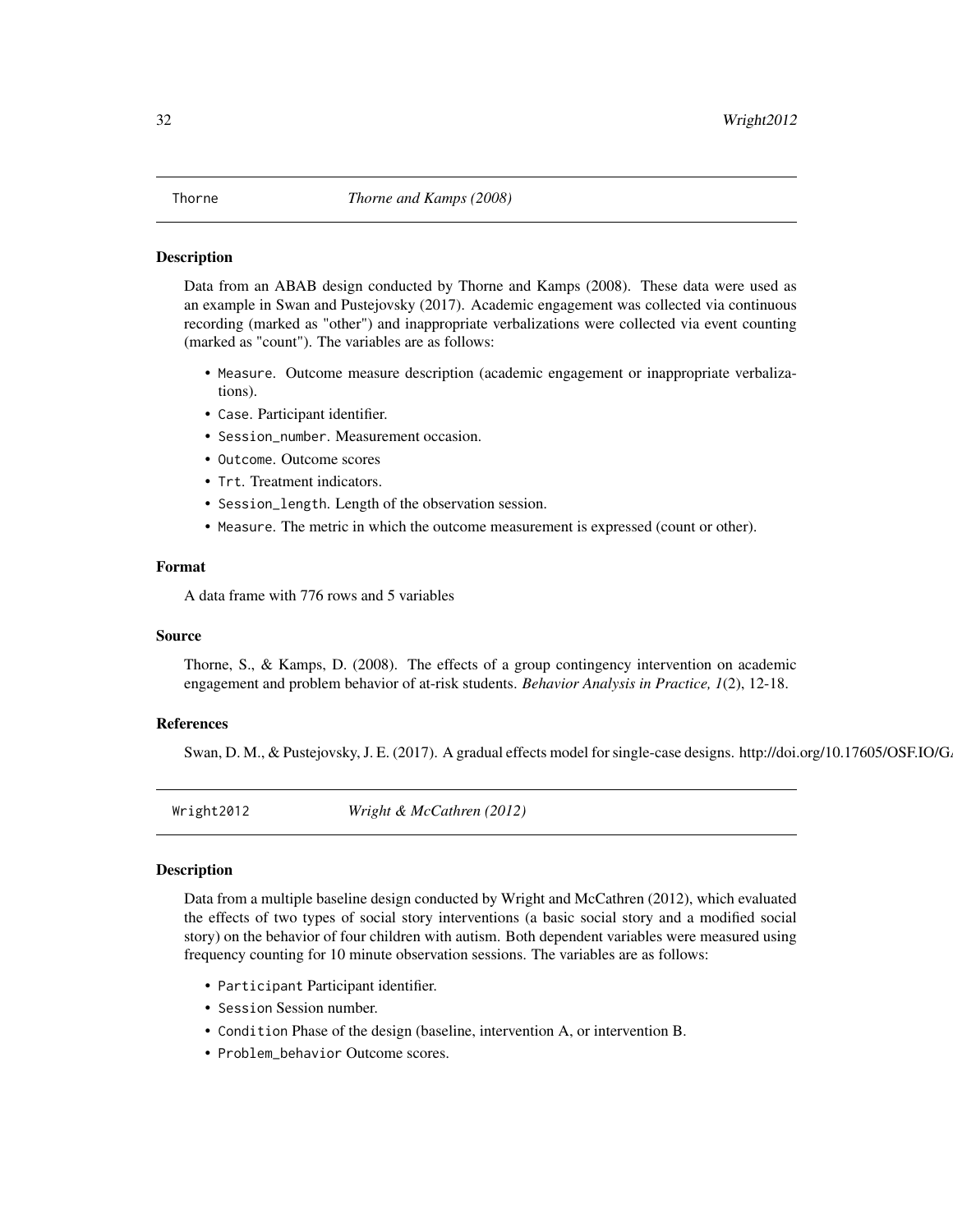# Wright2012 33

# Format

A data frame with 97 rows and 5 variables

# Source

Wright, L. A., & McCathren, R. B. (2012). Utilizing social stories to increase prosocial behavior and reduce problem behavior in young children with autism. *Child Development Research*, 2012, 1-13. doi:10.1155/2012/357291